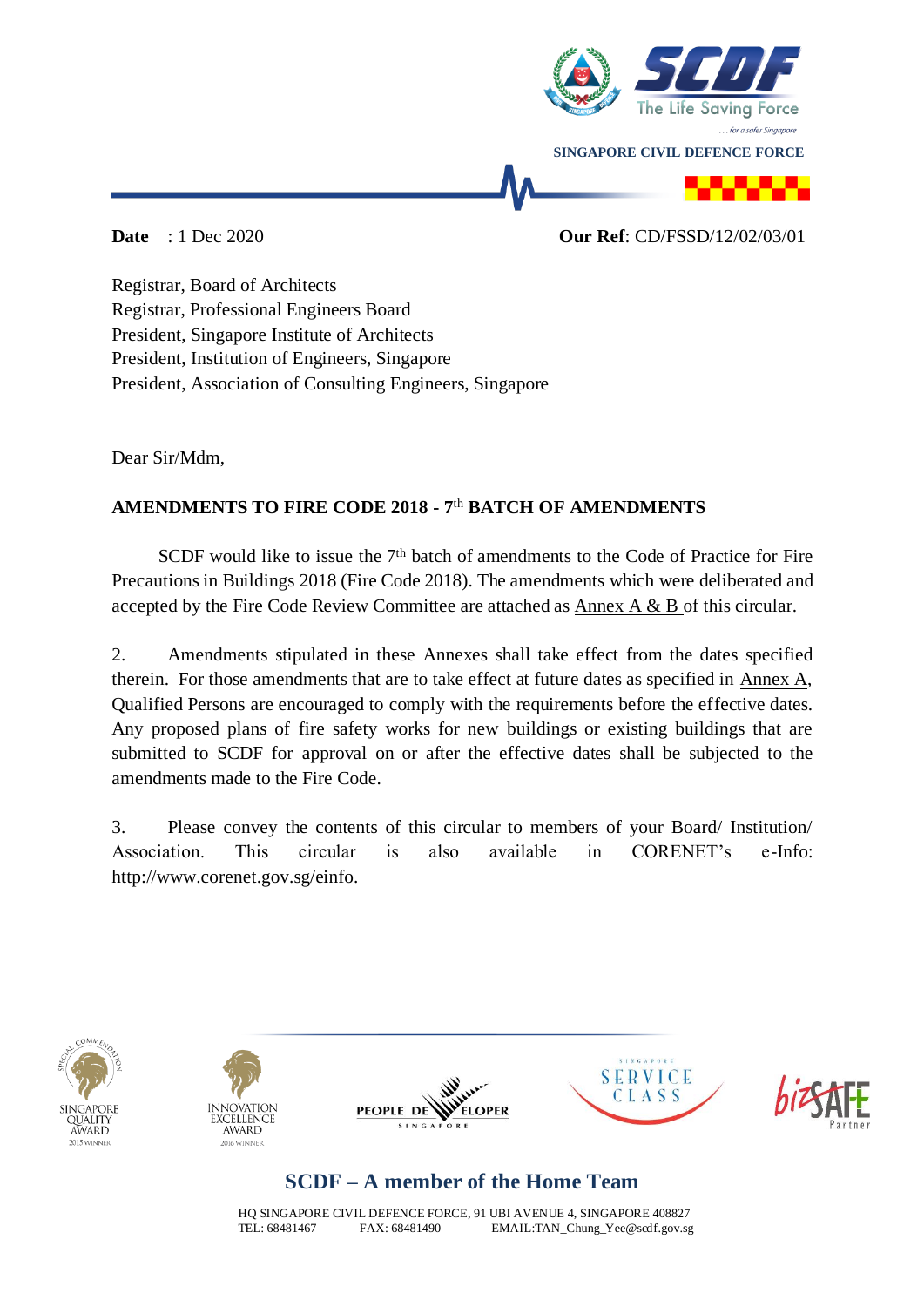4. For general queries, you may contact Mr Randy Tan at DID: 68481461 or Mr Tan Yi Yang at DID: 68481734. However, for specific requirements relating to the farm buildings and capsule hotels, please contact CPT Izwan at DID: 68481413 & LTC Chong Kim Yuan at DID 68481476 respectively.

Yours faithfully

(transmitted via email)

LTC Tan Chung Yee for Commissioner Singapore Civil Defence Force

Distribution list

CEO, BCA CEO, URA CEO, HDB CEO, JTC CE, LTA CE, Enterprise Singapore President, REDAS President, IFE President, SISV President, FSMAS President, SCAL Honorary Secretary, SPM Manager (Fire Safety & Building Control Unit), DSTA SCDF Fire Safety Standing Committee Fire Code Review Committee











## **SCDF – A member of the Home Team**

HQ SINGAPORE CIVIL DEFENCE FORCE, 91 UBI AVENUE 4, SINGAPORE 408827<br>TEL: 68481467 FAX: 68481490 FMAIL:TAN Chung Yee@scdf.gov.sg EMAIL: TAN\_Chung\_Yee@scdf.gov.sg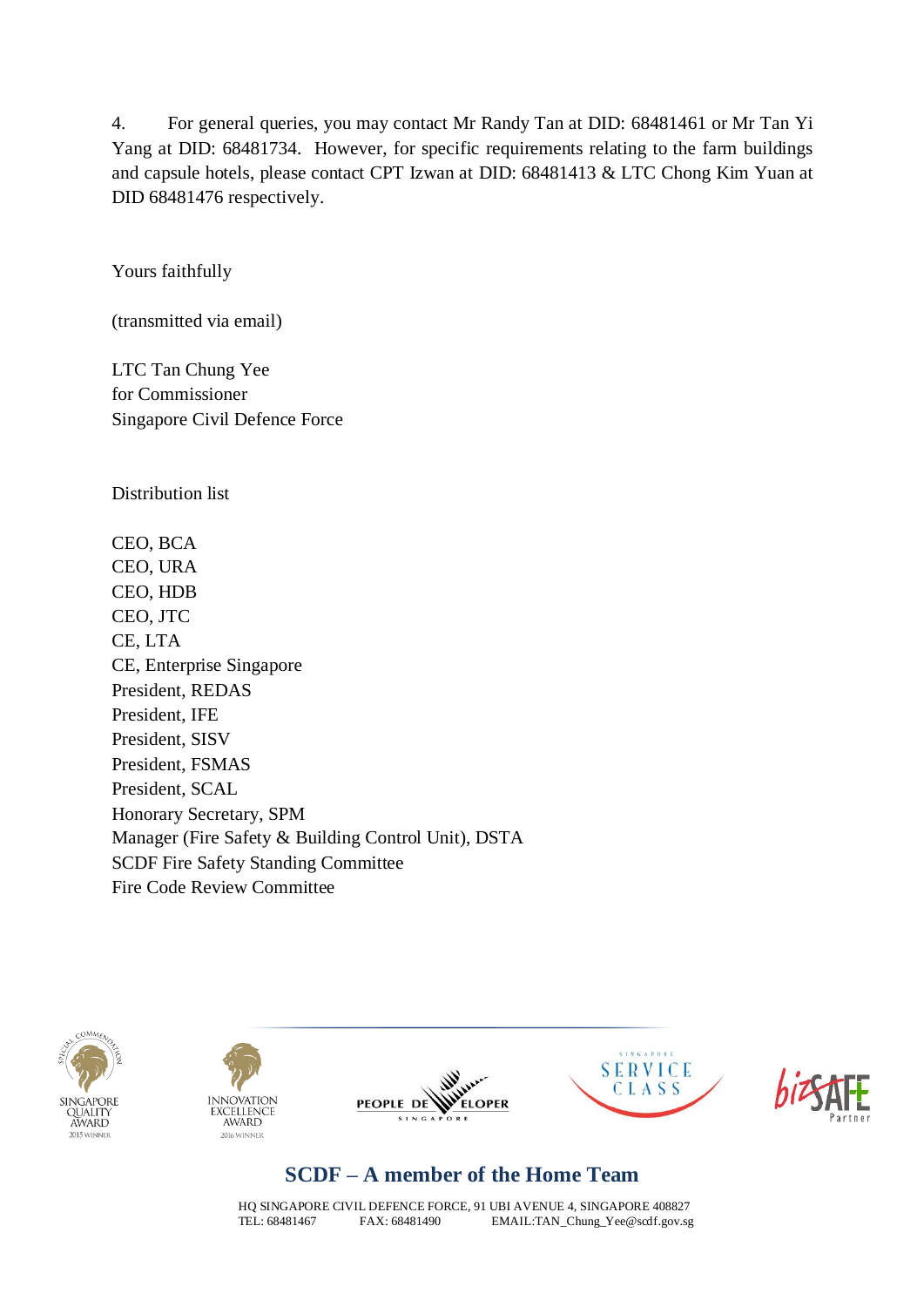| S/N            | <b>Clause No</b> | Amendment<br><b>Date</b> | <b>Effective</b><br><b>Date</b> | <b>Clause Status</b> | <b>Clause Before Amendment</b>                                                                                                                                                                                                                                                    | <b>Clause After Amendment</b>                                                                                                                                                                                                                                                                                                                                                                                                                         |
|----------------|------------------|--------------------------|---------------------------------|----------------------|-----------------------------------------------------------------------------------------------------------------------------------------------------------------------------------------------------------------------------------------------------------------------------------|-------------------------------------------------------------------------------------------------------------------------------------------------------------------------------------------------------------------------------------------------------------------------------------------------------------------------------------------------------------------------------------------------------------------------------------------------------|
|                | 1.1.4            | 01/12/2020               | 01/12/2020                      | Clarification        | Fire Safety Report and Fire Safety<br>Instruction Manual (Appendix 1 & 2)<br>Fire Safety Report and/or Fire Safety<br>Instruction<br>Manual<br>for<br>building<br>projects/fire safety provisions specified by<br>SCDF shall be submitted when making<br>building plan submission | Fire Safety Report and Fire Safety<br>Instruction Manual (Appendix 1 $\&$ 2)<br>Fire Safety Report and/or Fire Safety<br>a.<br>Instruction Manual for building<br>projects/fire safety provisions<br>specified by SCDF shall be submitted<br>when making building plan<br>submission.<br>Fire Safety Report for building projects/fire<br>safety provisions specified by SCDF shall<br>be submitted when making building plan<br>submission.          |
| $\overline{2}$ | 1.1.5            | 01/12/2020               | 01/12/2020                      | Clarification        | Nil                                                                                                                                                                                                                                                                               | Fire Safety Instruction Manual (Appendix<br>$\overline{2}$<br>Fire Safety Instruction Manual for<br>a.<br>building<br>projects/fire<br>safety<br>provisions specified by SCDF shall<br>submitted when making<br>be.<br>application for Temporary Fire<br>Permit or Fire Safety Certificate<br>The building owner shall maintain<br>b.<br>and keep the Fire Safety Instruction<br>Manual at all times and present to<br>the QP upon request. Where any |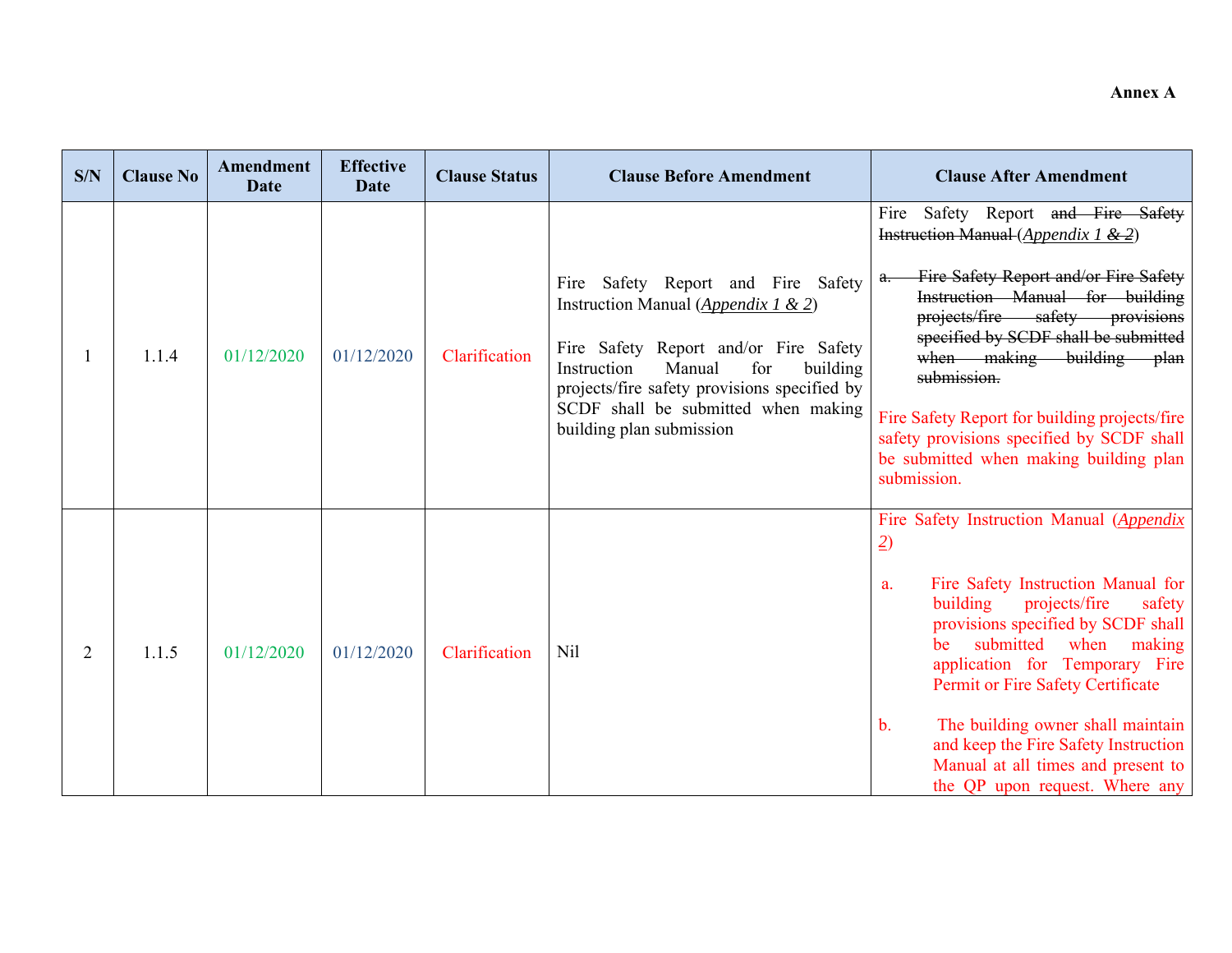|                |         |            |            |               |     | Addition & Alteration works are<br>carried out to the buildings, the<br>building owner shall ensure that<br>changes in the management of fire<br>safety provisions are updated in the<br>Fire Safety Instruction Manual by<br>the QP. The updated Fire Safety<br><b>Instruction</b> Manual<br>shall<br>be<br>submitted to SCDF for record.                                                                                                                                                                           |
|----------------|---------|------------|------------|---------------|-----|----------------------------------------------------------------------------------------------------------------------------------------------------------------------------------------------------------------------------------------------------------------------------------------------------------------------------------------------------------------------------------------------------------------------------------------------------------------------------------------------------------------------|
|                |         |            |            |               | Nil | Maintenance of fire protection systems                                                                                                                                                                                                                                                                                                                                                                                                                                                                               |
| $\overline{3}$ | 1.2.3   | 01/12/2020 | 01/12/2020 | Clarification |     | fire protection systems<br>All<br>when<br>installed/provided in a building, shall be<br>maintained in accordance with applicable<br>codes or standards specified in <b>Table 1.2A</b> .<br>The QP shall list down the maintenance<br>details in the Fire Safety Instruction Manual<br>and handover to the building owner for<br>compliance at the completion of the<br>building project.<br>For the purpose of this Code, "fire<br>protection system" has the same meaning as<br>in the Fire Safety Act (Cap. 109A). |
|                |         |            |            | Revised/      | Nil | Capsule hotel                                                                                                                                                                                                                                                                                                                                                                                                                                                                                                        |
| 4              | 1.4.114 | 01/12/2020 | 01/06/2021 | Clarification |     | "Capsule hotel" refers to a type of hotel<br>where the bed spaces are enclosed<br>individually. Each bed space is considered                                                                                                                                                                                                                                                                                                                                                                                         |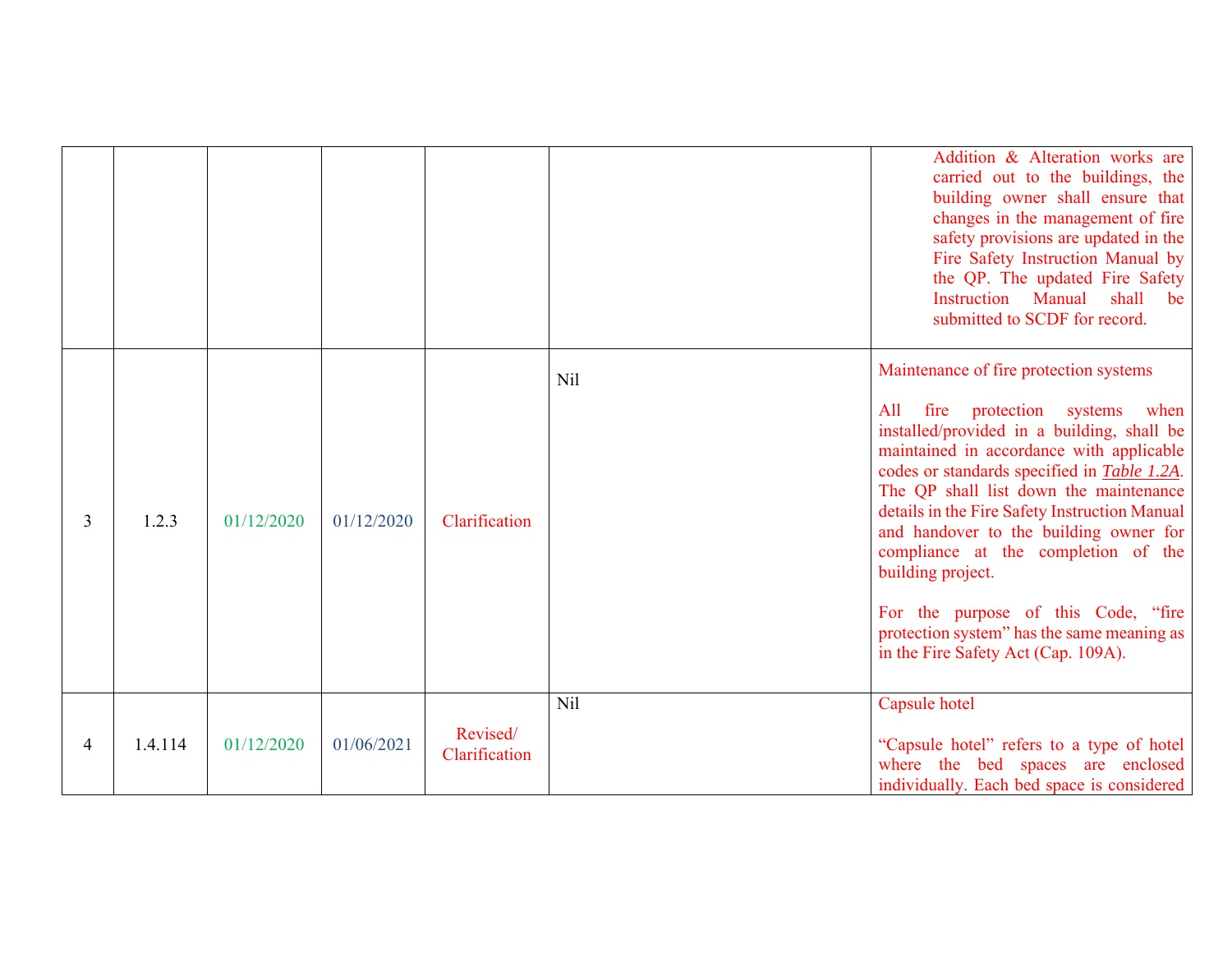|   |       |            |            |                              |                                                                                                                                                                                                                                                                                                                                                                                                                                                                                                                                                                                                                                            | as a capsule and not as a loose furniture or<br>fitting. The capsule has the following<br>characteristics:<br>access opening to the bed space can<br>a.<br>be fitted with doors, curtains or other<br>materials or left open; and<br>the bed space is provided with its<br>$\mathbf{b}$ .<br>individual electricity supply for<br>amenities such as lighting, power<br>points, TV and other amenities.                                                                                                                                                                                                         |
|---|-------|------------|------------|------------------------------|--------------------------------------------------------------------------------------------------------------------------------------------------------------------------------------------------------------------------------------------------------------------------------------------------------------------------------------------------------------------------------------------------------------------------------------------------------------------------------------------------------------------------------------------------------------------------------------------------------------------------------------------|----------------------------------------------------------------------------------------------------------------------------------------------------------------------------------------------------------------------------------------------------------------------------------------------------------------------------------------------------------------------------------------------------------------------------------------------------------------------------------------------------------------------------------------------------------------------------------------------------------------|
| 5 | 4.4.2 | 01/12/2020 | 01/12/2020 | Clarification<br>/Relaxation | Water supply for private fire hydrant<br>Private fire hydrant at or below<br>a.<br>reduced level 125m<br>Private fire hydrants installed at<br>reduced level 125m and below can<br>receive direct supply from public water<br>mains. If the flow and pressure from<br>the public water mains cannot meet the<br>fire hydrant requirements as shown in<br>Table 4.4A, a storage tank of sufficient<br>capacity with the requisite pumping<br>facilities shall be provided. For<br>premises with private fire hydrants<br>receiving direct supply from public<br>water mains and not able to comply<br>with the flow requirements stipulated | Water supply for private fire hydrant<br>Private fire hydrant at or below<br>a.<br>reduced level 125m<br>Private fire hydrants installed at<br>(1)<br>reduced level 125m and below<br>can receive direct supply from<br>public water mains. If the flow<br>and pressure from the public<br>water mains cannot meet the fire<br>hydrant requirements as shown in<br>Table 4.4A, a storage tank of<br>sufficient capacity with the<br>requisite pumping facilities shall<br>be provided. For premises with<br>private fire hydrants receiving<br>direct supply from public water<br>mains and not able to comply |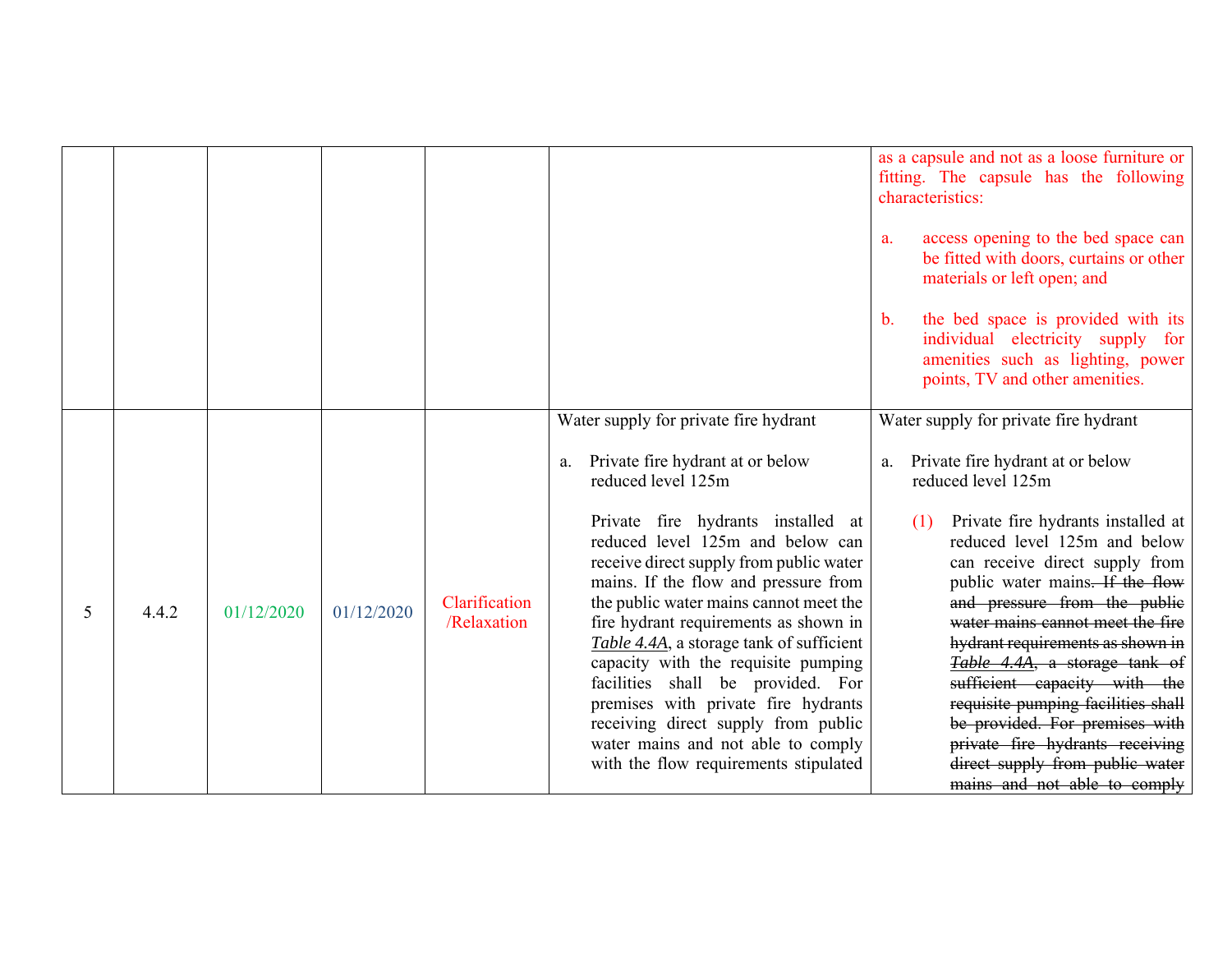|  |  | in<br>(1)<br>(2) | Table | 4.4A,<br>exceed $1000m^2$ ;<br>150mm in diameter; and                                                            | the | following<br>requirements shall be complied with:<br>the compartment size shall not<br>the nominal bore of the fire<br>hydrant pipe and the bulk water<br>meter shall not be less than           | 4.4A,      | with the flow requirements<br>stipulated in Table 4.4A, the<br>following requirements shall be<br>eomplied with: provided the flow<br>and pressure from the public<br>water mains meet the fire hydrant<br>requirements as shown in Table<br>the<br>following<br><b>or</b><br>requirements are complied with:                                                                      |
|--|--|------------------|-------|------------------------------------------------------------------------------------------------------------------|-----|--------------------------------------------------------------------------------------------------------------------------------------------------------------------------------------------------|------------|------------------------------------------------------------------------------------------------------------------------------------------------------------------------------------------------------------------------------------------------------------------------------------------------------------------------------------------------------------------------------------|
|  |  | (3)              | (a)   | with the following:<br>x (running pressure of<br>the nearest public fire<br>across the bulk water<br>metre); and |     | the running pressure/flow at the<br>hydraulically most unfavourable<br>fire hydrant of the private fire<br>hydrant system shall comply<br>running pressure $\geq 0.9$<br>hydrant – pressure drop | (a)<br>(b) | the compartment size shall<br>not exceed $1000m^2$ ; the<br>AFA<br><sub>of</sub><br>the<br>largest<br>shall<br>compartment<br>not<br>exceed 1000m <sup>2</sup> for PG III,<br>IV, V & VII and not exceed<br>$500m^2$ for PG VI & VIII;<br>the nominal bore of the fire<br>hydrant pipe and the bulk<br>water meter shall not be<br>than<br>$150$ mm<br>less<br>in<br>diameter; and |
|  |  |                  | (b)   | in Table 4.4A) of the<br>private fire hydrant<br>system, provided the<br>running pressure at the                 |     | flow rate $\geq 0.9$ x water<br>flow of the nearest public<br>fire hydrant or $\geq$ total<br>flow demand (as required<br>most remote private fire                                               | (c)        | the running pressure/flow at<br>the hydraulically<br>most<br>unfavourable fire hydrant<br>of the private fire hydrant<br>system shall comply with<br>the following:<br>running pressure $\geq$<br>(1)<br>$0.9 x$ (running                                                                                                                                                          |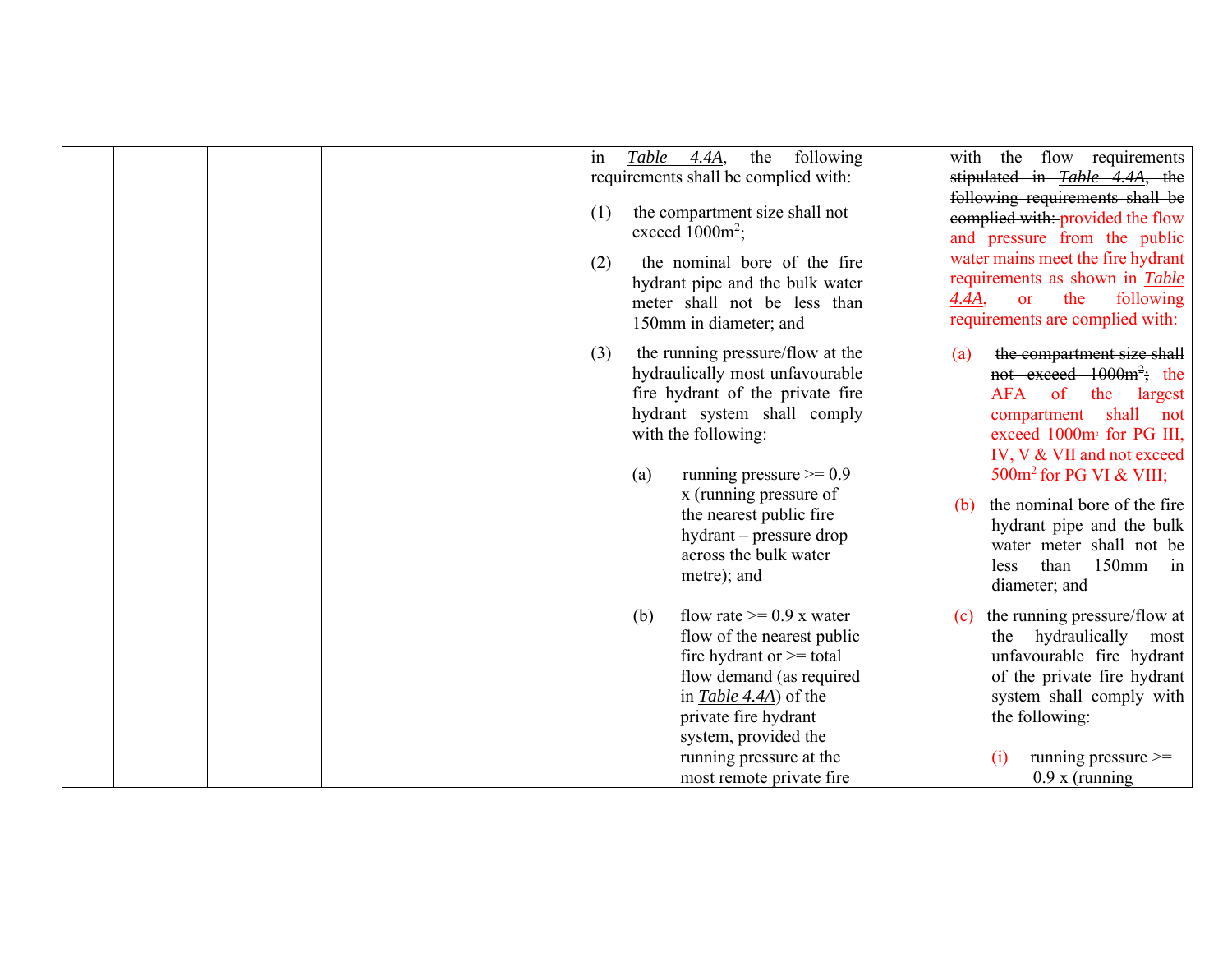|  |  | hydrant is greater than 2<br>bars.<br>Note:<br>In calculating the frictional loss                                                                                                                               |                             | pressure of the<br>nearest public fire<br>hydrant - pressure<br>drop across the bulk<br>water metre); and                                                                                                                                                                                                      |
|--|--|-----------------------------------------------------------------------------------------------------------------------------------------------------------------------------------------------------------------|-----------------------------|----------------------------------------------------------------------------------------------------------------------------------------------------------------------------------------------------------------------------------------------------------------------------------------------------------------|
|  |  | for the private fire hydrant<br>system, the design flow rates<br>shown in <i>Table 4.4A</i> shall be<br>used. The pressure drop across<br>bulk water metre shall not be<br>more than 1 bar.<br>b.<br>. <b>.</b> | (ii)                        | flow rate $>= 0.9 x$<br>water flow of the<br>nearest public fire<br>hydrant or >= total<br>flow demand (as<br>required in <b>Table</b><br>$\frac{4.4A}{2}$ of the private<br>fire hydrant system,<br>provided the running<br>pressure at the most<br>remote private fire<br>hydrant is greater<br>than 2 bars. |
|  |  |                                                                                                                                                                                                                 | Note:                       |                                                                                                                                                                                                                                                                                                                |
|  |  |                                                                                                                                                                                                                 | In<br>frictional<br>private | calculating<br>the<br>loss for<br>the<br>fire<br>hydrant<br>system, the design flow<br>rates shown in Table 4.4A<br>shall be used. The pressure<br>drop across bulk water<br>metre shall not be more<br>than 1 bar.                                                                                            |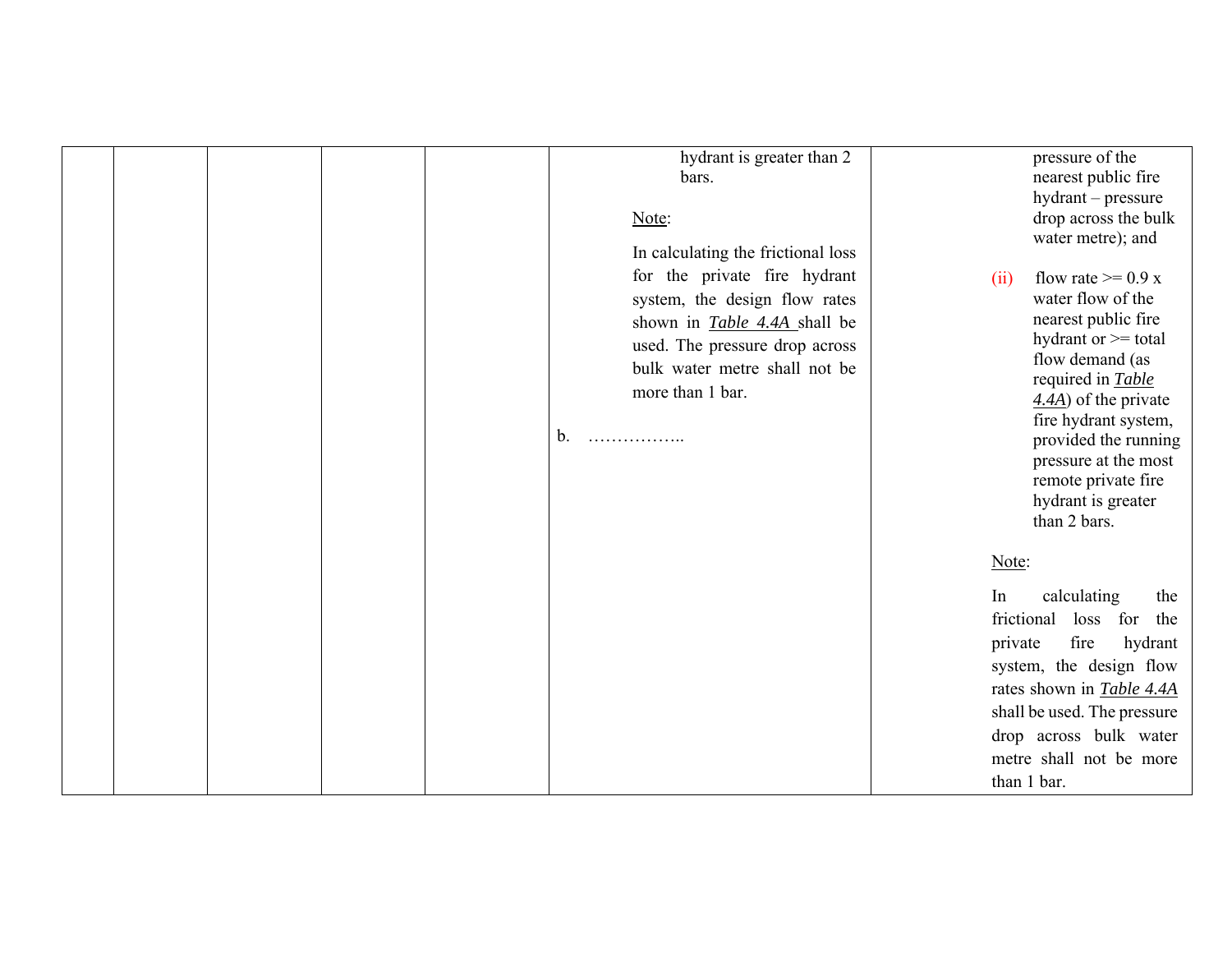|   |        |            |            |               |                                                                                                                                                                                                                                                                                                  | If the requirements stipulated in<br>(2)<br>$Cl.4.4.2a.(1)$ cannot be met, a<br>storage tank of sufficient<br>capacity meeting the flow rate<br>and duration as specified in<br>Table 4.4A with the requisite<br>pumping facilities shall be<br>provided.<br>b.                 |
|---|--------|------------|------------|---------------|--------------------------------------------------------------------------------------------------------------------------------------------------------------------------------------------------------------------------------------------------------------------------------------------------|---------------------------------------------------------------------------------------------------------------------------------------------------------------------------------------------------------------------------------------------------------------------------------|
|   |        |            |            |               | Ventilation system for smoke-free lobby<br>and fire lift lobby                                                                                                                                                                                                                                   | Ventilation system for smoke-free lobby<br>and fire lift lobby                                                                                                                                                                                                                  |
|   |        |            |            |               | The ventilation system shall be of<br>a.<br>supply mode only of not less than 10<br>air changes per hour.                                                                                                                                                                                        | The ventilation system shall be of<br>a.<br>supply mode only of not less than 10<br>air changes per hour.                                                                                                                                                                       |
| 6 | 7.1.10 | 01/12/2020 | 01/12/2020 | Clarification | Supply air shall be drawn directly $\vert b$ .<br>b.<br>from the external space with intake<br>point not less than 5m from any<br>exhaust discharge or openings for<br>natural ventilation.                                                                                                      | Supply air shall be drawn directly<br>from the external space with intake<br>point not less than 5m from any<br>exhaust discharge or openings for<br>natural ventilation.                                                                                                       |
|   |        |            |            |               | Any part of the supply duct running $\vert$ c.<br>c.<br>outside the smoke-free or fire lift<br>lobby which it serves shall either be<br>enclosed or constructed to give a 1-<br>hr fire resistance rating. The SCDF<br>may, at its discretion, require a<br>higher fire resistance rating if the | Any part of the supply duct running<br>outside the smoke-free or fire lift<br>lobby which it serves shall either be<br>enclosed or constructed to give a 1-<br>hr fire resistance rating. The SCDF<br>may, at its discretion, require a<br>higher fire resistance rating if the |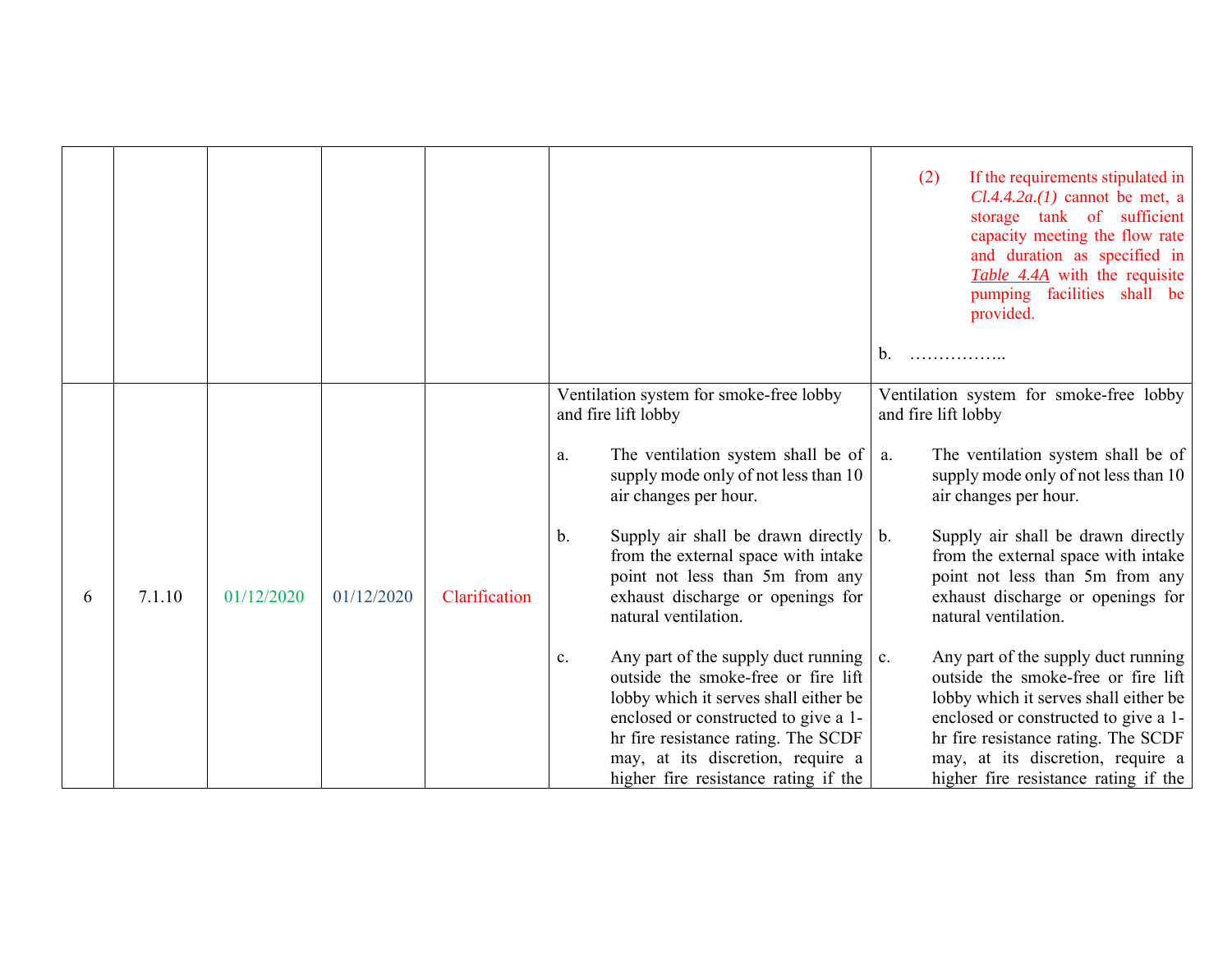|  |  |    | duct passes through an area of high<br>fire risk.                                                                                                                                                                                                                                      |    | duct passes through an area of high<br>fire risk.                                                                                                                                                                                                                                                                                                                                                                                                                                                                                                 |
|--|--|----|----------------------------------------------------------------------------------------------------------------------------------------------------------------------------------------------------------------------------------------------------------------------------------------|----|---------------------------------------------------------------------------------------------------------------------------------------------------------------------------------------------------------------------------------------------------------------------------------------------------------------------------------------------------------------------------------------------------------------------------------------------------------------------------------------------------------------------------------------------------|
|  |  | d. | The mechanical ventilation system<br>shall be automatically activated by<br>the building fire alarm system. In<br>addition, a remote manual start-stop<br>switch shall be made available to<br>firefighters at the FCC, or, where<br>there is no FCC, at the main fire<br>alarm panel. | d. | The mechanical ventilation system<br>shall be automatically activated by<br>the building fire alarm system. In<br>addition, a remote manual start-stop<br>switch shall be made available to<br>firefighters at the FCC, or, where<br>there is no FCC, at the main fire<br>alarm panel.                                                                                                                                                                                                                                                            |
|  |  | e. | Visual indication of the operational<br>status of the mechanical ventilation<br>system shall be provided.                                                                                                                                                                              | e. | Visual indication of the operational<br>status of the mechanical ventilation<br>system shall be provided.                                                                                                                                                                                                                                                                                                                                                                                                                                         |
|  |  |    |                                                                                                                                                                                                                                                                                        | f. | Where air conditioning is required<br>for daily operations, this can be<br>provided via supply and return air<br>duct from the FCU/AHU outside of<br>the smoke-free/fire lift lobby. Fire<br>dampers shall be provided in the<br>supply and return air ducts at<br>penetrations<br>through<br>the<br>compartment walls and/or floors.<br>The ducts shall be fire-rated if it<br>forms part of the other services<br>passing through the smoke-free/fire<br>lift lobbies and/or the<br>duct<br>insulations are not of<br>non-<br>combustible type. |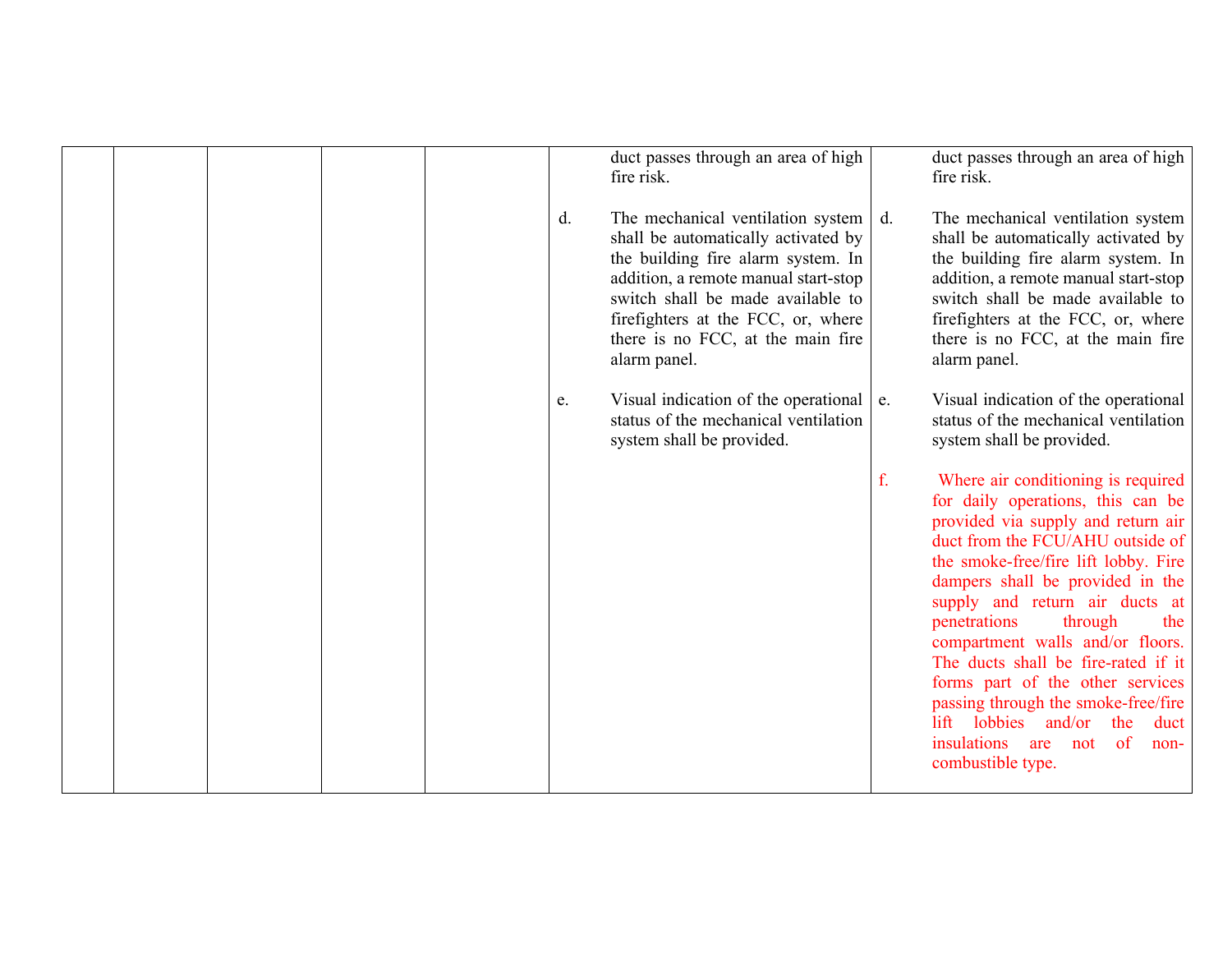|                |       |            |            |               | The fan and its associated controller for<br>the following systems shall be provided                                                                                                                                                                                                                  | Powered system<br>a <sub>1</sub>                                                                                                                                                                                                                                                                                                                                                                                                                                                        |
|----------------|-------|------------|------------|---------------|-------------------------------------------------------------------------------------------------------------------------------------------------------------------------------------------------------------------------------------------------------------------------------------------------------|-----------------------------------------------------------------------------------------------------------------------------------------------------------------------------------------------------------------------------------------------------------------------------------------------------------------------------------------------------------------------------------------------------------------------------------------------------------------------------------------|
|                |       |            |            |               | with redundancy such that the system<br>performance is not affected when one of<br>the fans and/or controllers is out of<br>operation due to routine maintenance or<br>breakdown:<br>mechanical ventilation systems for:<br>a.<br>smoke-free/fire lift lobbies;<br>(1)<br>exit staircases; and<br>(2) | A standby fan $(N+1)$ , The fan and its<br>associated controller for the<br>following systems shall be provided<br>with redundancy such that the system<br>performance is not affected when one<br>of the fans and/or controllers is out of<br>operation due to routine maintenance<br>or breakdown: shall be provided for<br>each of the following systems, such<br>that in the event one of the duty fans<br>fails or taken out of service, the<br>standby fan shall be automatically |
| $\overline{7}$ | 7.5.1 | 01/12/2020 | 01/12/2020 | Clarification | essential rooms (e.g.<br>(3)<br>sprinkler/wet<br>riser/hydrant/hose reel pump<br>room, standby generator<br>room, FCC, etc.).<br>engineered smoke control systems;<br>b.                                                                                                                              | activated to meet the required<br>ventilation rate.<br>mechanical ventilation<br>(1)<br>systems for:<br>smoke-free/fire lift<br>(a)<br>lobbies;                                                                                                                                                                                                                                                                                                                                         |
|                |       |            |            |               | car park smoke purging systems;<br>$\mathbf{c}$ .<br>and                                                                                                                                                                                                                                              | exit staircases; and<br>(b)                                                                                                                                                                                                                                                                                                                                                                                                                                                             |
|                |       |            |            |               | pressurisation systems for smoke-<br>d.<br>free/fire lift lobbies, exit staircase<br>and hotel internal corridor.                                                                                                                                                                                     | essential rooms (e.g.<br>(c)<br>sprinkler/wet<br>riser/hydrant/hose reel<br>pump room, standby                                                                                                                                                                                                                                                                                                                                                                                          |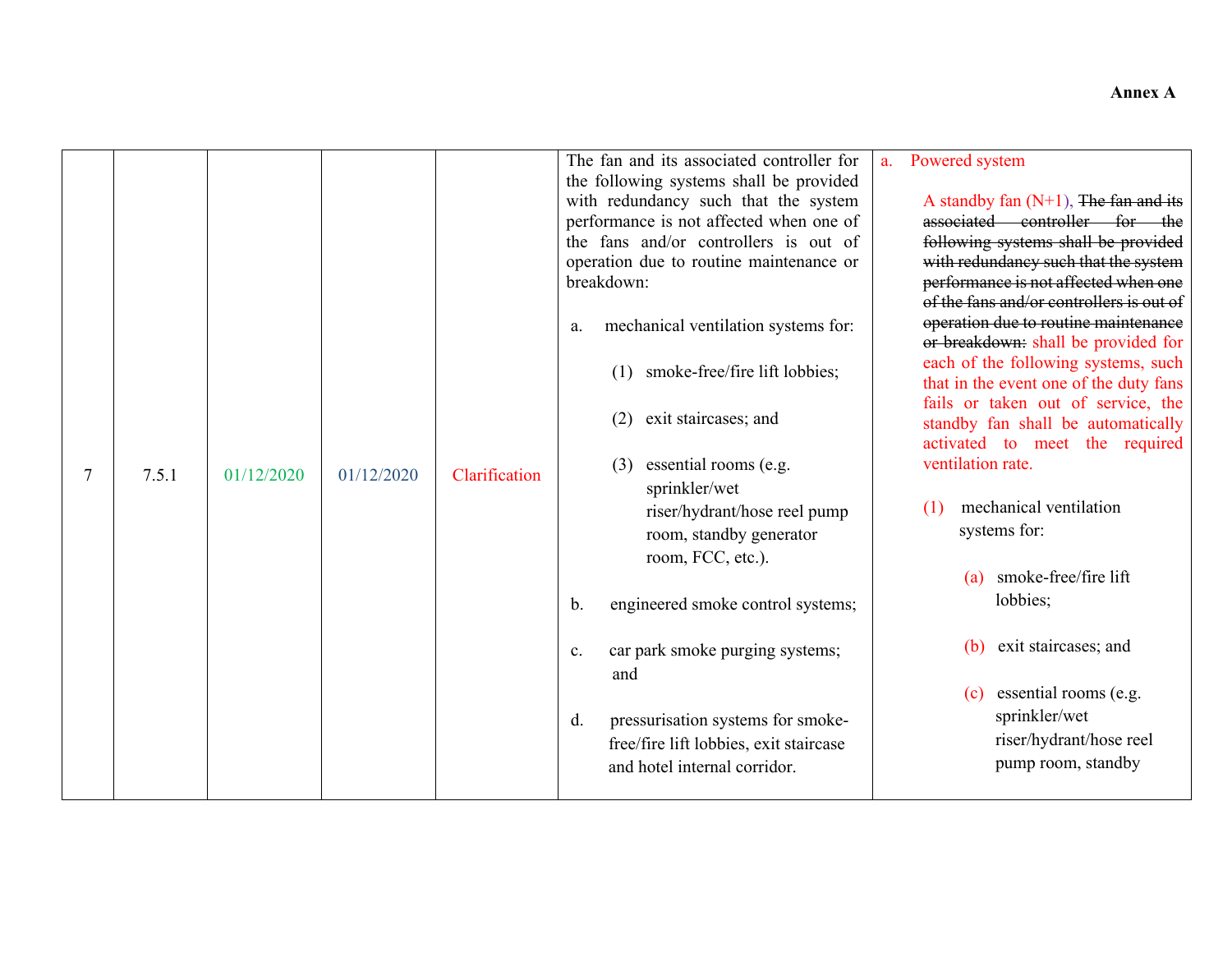|  |  |  |               | generator room, FCC,                    |
|--|--|--|---------------|-----------------------------------------|
|  |  |  |               | $etc.$ ).                               |
|  |  |  |               |                                         |
|  |  |  | (2)           | engineered smoke control                |
|  |  |  |               |                                         |
|  |  |  |               | systems;                                |
|  |  |  |               |                                         |
|  |  |  | (3)           | car park smoke purging                  |
|  |  |  |               | systems*; and                           |
|  |  |  |               |                                         |
|  |  |  | (4)           | pressurisation systems for              |
|  |  |  |               | smoke-free/fire lift lobbies,           |
|  |  |  |               |                                         |
|  |  |  |               | exit staircase and hotel                |
|  |  |  |               | internal guestroom corridor.            |
|  |  |  |               |                                         |
|  |  |  |               | Note $*$ redundancy (N+1) achieved      |
|  |  |  |               | by having at least 2 zones for ductless |
|  |  |  |               | system in operation, in which N+1       |
|  |  |  |               | fans for each zone is not required.     |
|  |  |  |               |                                         |
|  |  |  | $\mathbf b$ . | Non-powered system                      |
|  |  |  |               |                                         |
|  |  |  |               | Where automatic smoke ventilators       |
|  |  |  |               | are used as part of the smoke control   |
|  |  |  |               | system, there shall be at least 10%     |
|  |  |  |               | redundancy on the quantities of         |
|  |  |  |               | ventilators and shall be located such   |
|  |  |  |               | that they are not affected by the wind. |
|  |  |  |               | The quantity of the redundant           |
|  |  |  |               | ventilators shall be round<br>up        |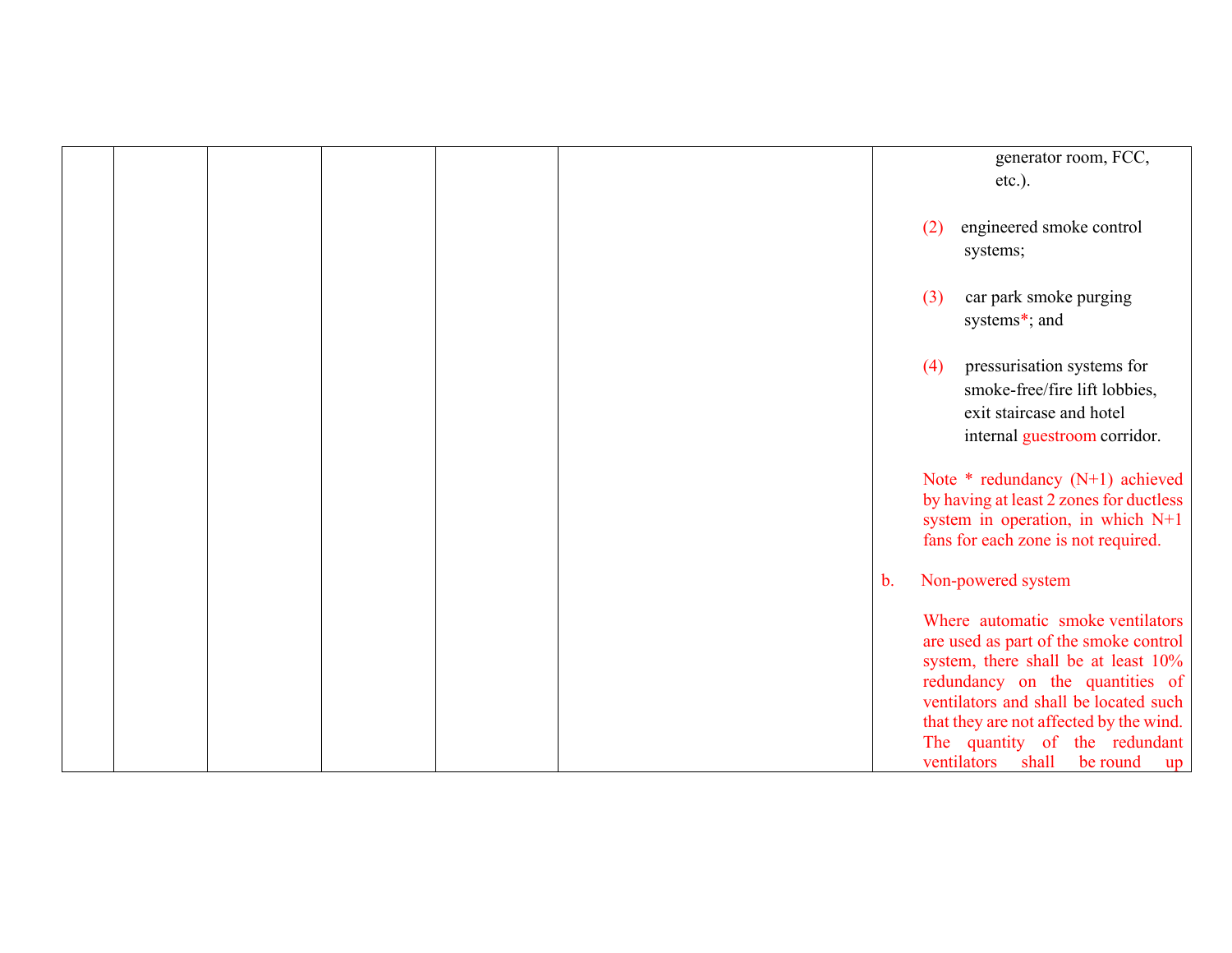|   |           |            |            |               |                                                                                                                                                                                                                                                                                                                                       | to whole numbers, based on the<br>largest size of the ventilators used.                                                                                                                                                                                                                                                                                                                                                                                                                    |  |  |
|---|-----------|------------|------------|---------------|---------------------------------------------------------------------------------------------------------------------------------------------------------------------------------------------------------------------------------------------------------------------------------------------------------------------------------------|--------------------------------------------------------------------------------------------------------------------------------------------------------------------------------------------------------------------------------------------------------------------------------------------------------------------------------------------------------------------------------------------------------------------------------------------------------------------------------------------|--|--|
|   |           |            |            |               | Notwithstanding the requirements<br>c.<br>in Cl.8.1.3a. above, emergency<br>lighting shall be provided in the<br>following locations:                                                                                                                                                                                                 | Notwithstanding the requirements<br>$\mathbf{c}$ .<br>in <i>Cl.8.1.3a</i> . above, emergency<br>lighting shall be provided in the<br>following locations:                                                                                                                                                                                                                                                                                                                                  |  |  |
|   |           |            |            |               | Lift cars as stipulated in this<br>(1)<br>Code;                                                                                                                                                                                                                                                                                       | (1)<br>Lift cars as stipulated in this<br>Code;                                                                                                                                                                                                                                                                                                                                                                                                                                            |  |  |
|   |           |            |            |               | Fire Command Centres;<br>(2)                                                                                                                                                                                                                                                                                                          | Fire Command Centres;<br>(2)                                                                                                                                                                                                                                                                                                                                                                                                                                                               |  |  |
| 8 | 8.1.3c(4) | 01/12/2020 | 01/12/2020 | Clarification | (3)<br>Generator rooms;                                                                                                                                                                                                                                                                                                               | (3)<br>Generator rooms;                                                                                                                                                                                                                                                                                                                                                                                                                                                                    |  |  |
|   |           |            |            |               | (4)<br>Basement car parks;                                                                                                                                                                                                                                                                                                            | Basement and aboveground<br>(4)<br>multi-storey car parks;                                                                                                                                                                                                                                                                                                                                                                                                                                 |  |  |
|   |           |            |            |               | (5)<br>.                                                                                                                                                                                                                                                                                                                              | (5)<br>.                                                                                                                                                                                                                                                                                                                                                                                                                                                                                   |  |  |
| 9 | Chapter 9 | 01/12/2020 | 01/12/2020 | Clarification | <b>CHAPTER</b><br><b>ADDITIONAL</b><br>9<br><b>REQUIREMENTS</b><br><b>FOR</b><br><b>EACH</b><br><b>PURPOSE GROUP</b><br>This chapter specifies the requirements<br>peculiar to buildings of respective purpose<br>groups. These requirements shall be read<br>in conjunction with those stipulated in<br>Chapter 1 to 8 of this Code. | <b>CHAPTER</b><br><b>ADDITIONAL</b><br>9 <sup>°</sup><br><b>REQUIREMENTS</b><br><b>FOR</b><br><b>EACH</b><br><b>PURPOSE GROUP</b><br>This chapter specifies the additional<br>requirements peculiar to buildings of<br>respective<br>purpose<br>groups.<br>These<br>additional requirements shall be read in<br>conjunction with other requirements<br>relevant to the respective purpose groups<br>stipulated in Chapter 1 to 8 of this Code.<br>Where there are conflicting requirements |  |  |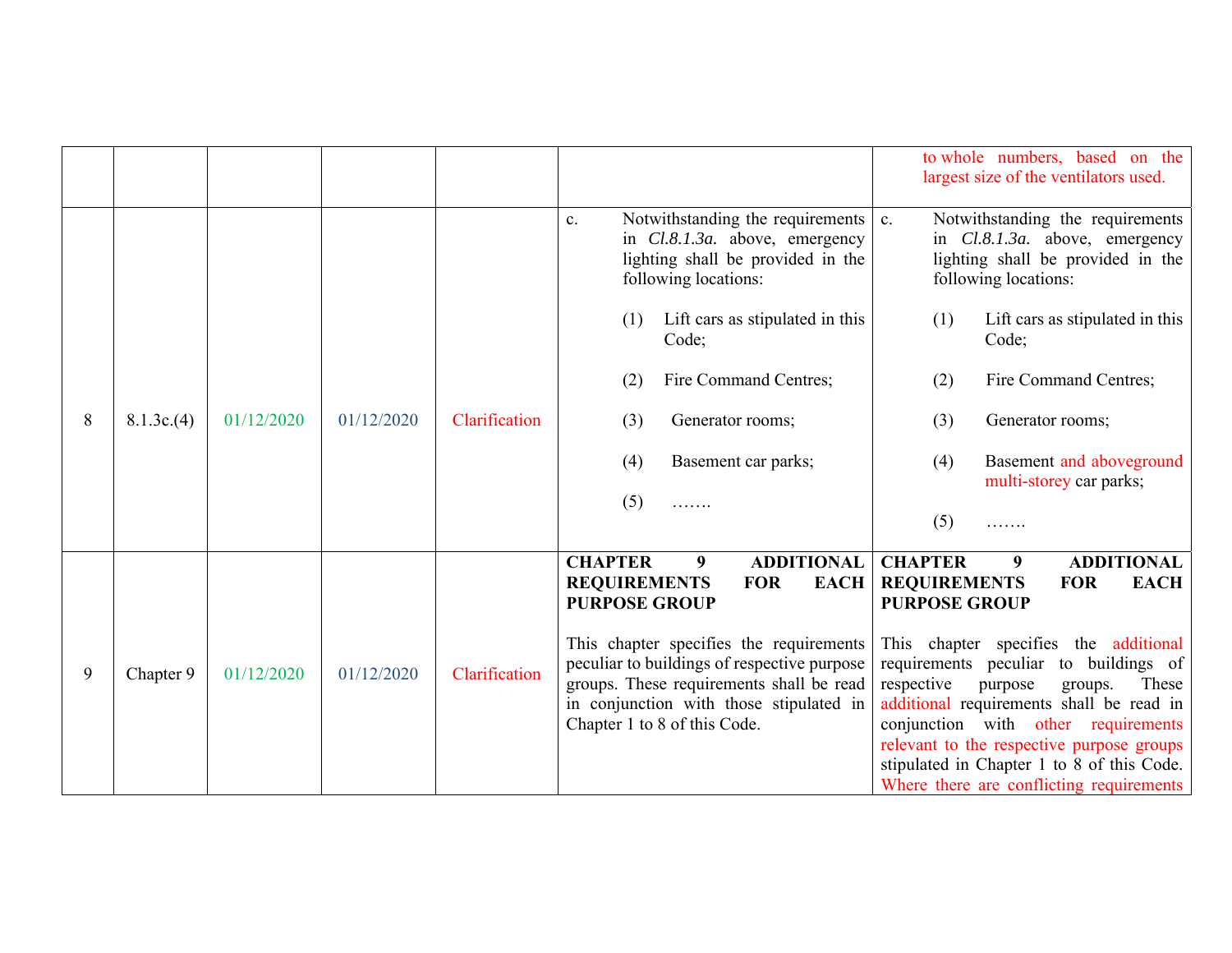|  |  |  | between this chapter and the preceding                                          |
|--|--|--|---------------------------------------------------------------------------------|
|  |  |  | chapters, the requirements stipulated in this<br>chapter shall take precedence. |
|  |  |  |                                                                                 |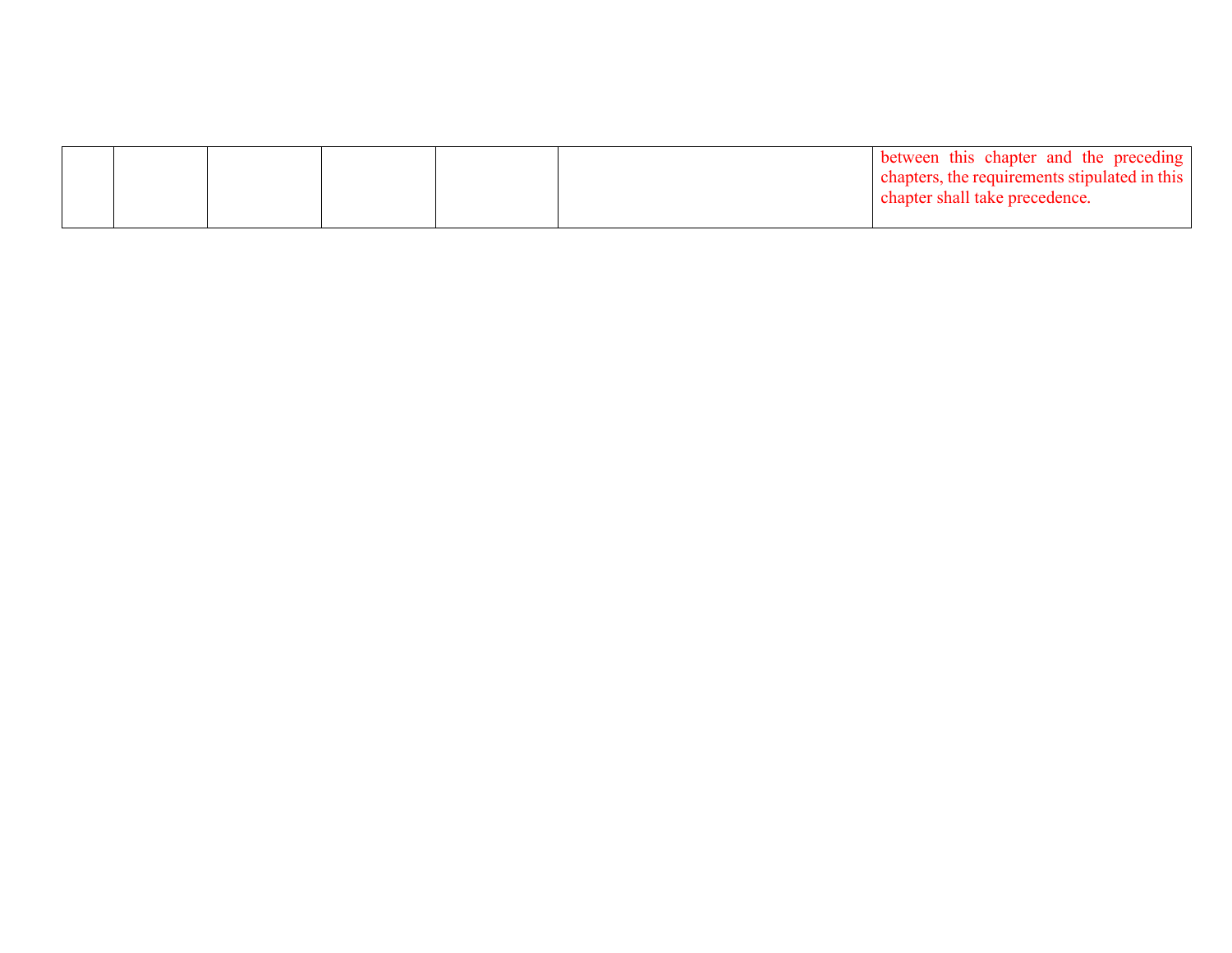#### **Annex A**

|    |       |            |            |                           | Nil | Farm buildings              |                                                                                                                                                                                                                                                                                                                                                                                                                  |
|----|-------|------------|------------|---------------------------|-----|-----------------------------|------------------------------------------------------------------------------------------------------------------------------------------------------------------------------------------------------------------------------------------------------------------------------------------------------------------------------------------------------------------------------------------------------------------|
| 10 | 9.6.4 | 01/12/2020 | 01/06/2021 | Revised/<br>Clarification |     | General<br>a.<br>(1)<br>(2) | This set of fire safety requirements<br>shall be applicable to farm buildings<br>that meet the following criteria:<br>the habitable height of the<br>building shall not be more<br>than 10m;<br>the building shall be used for<br>the sole purpose of farming<br>(e.g. growing of crops, fish<br>harvesting<br>and<br>egg<br>production) and not involve<br>activities such as packaging,<br>storage and retail; |
|    |       |            |            |                           |     | (3)                         | usages<br>such<br>other<br>as<br>packaging, storage, retail,<br>office and non-farming<br>related production can be<br>within<br>co-located<br>the<br>building, provided they are<br>compartmented and comply<br>fully with the respective<br>requirements stipulated in<br>this Code; and                                                                                                                       |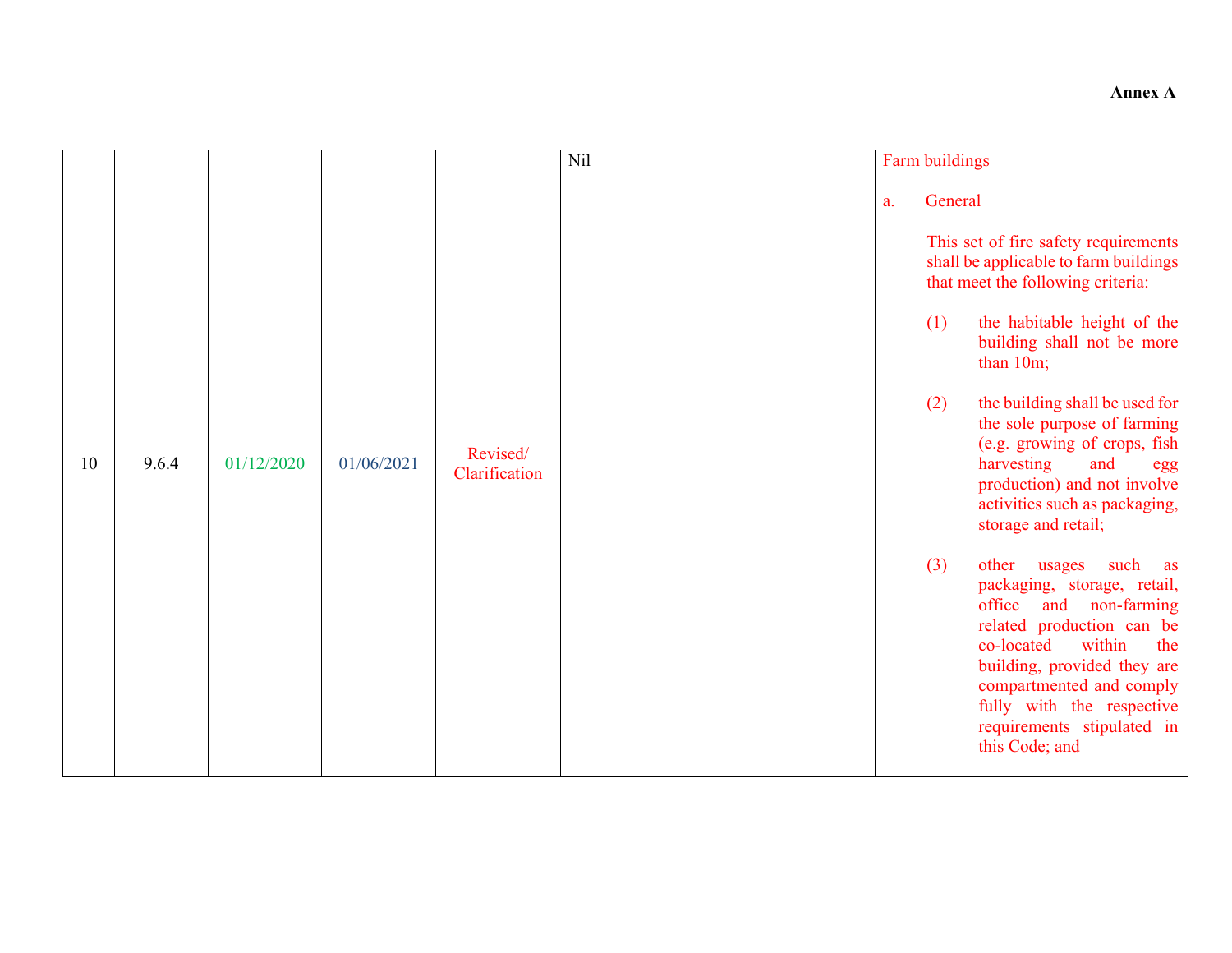|  |  |  |               | (4) | the total computed Fire Load<br>Energy Density (FLED)<br>within the compartment that<br>is used solely for farming<br>shall not exceed $200 \text{ MJ/m}^2$ .                                |
|--|--|--|---------------|-----|----------------------------------------------------------------------------------------------------------------------------------------------------------------------------------------------|
|  |  |  | $\mathbf b$ . |     | <b>Fire Safety Requirements</b>                                                                                                                                                              |
|  |  |  |               | (1) | <b>Occupant Load</b>                                                                                                                                                                         |
|  |  |  |               |     | The occupant load shall be<br>based on the accessible floor<br>area, excluding designated<br>farming areas, on the basis<br>of 30m <sup>2</sup> per person.                                  |
|  |  |  |               | (2) | Width of corridor                                                                                                                                                                            |
|  |  |  |               |     | Where the building is<br>exempted from barrier-free<br>accessibility compliance by<br>authority<br>having<br>the<br>jurisdiction, the clear width<br>of corridor shall be at least<br>$1m$ . |
|  |  |  |               | (3) | <b>Travel distance</b>                                                                                                                                                                       |
|  |  |  |               |     | The one-way and two-way<br>travel distances shall not<br>25m<br>and<br>60m<br>exceed<br>respectively.                                                                                        |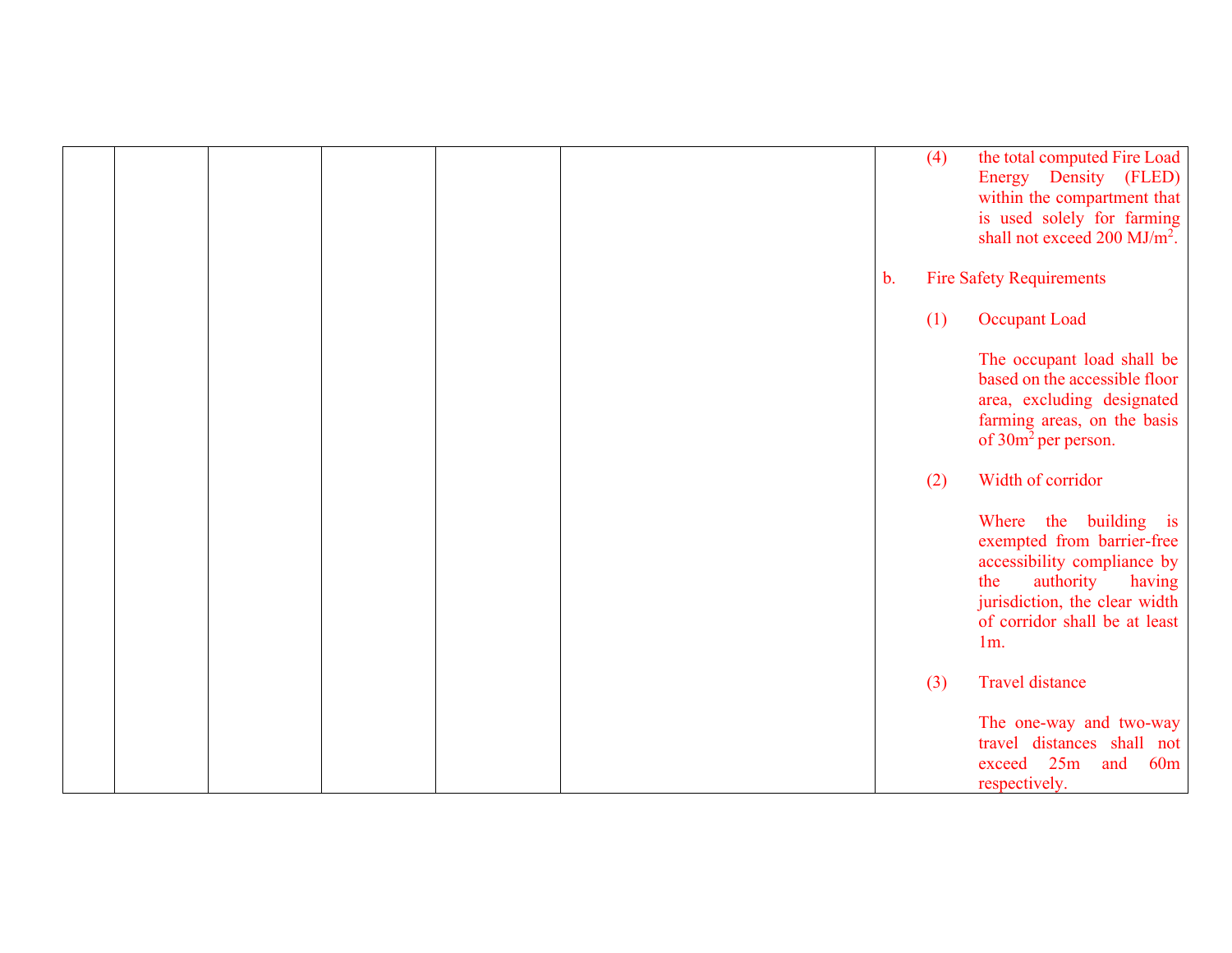|  |  |  |  | (4) | Fire<br>engine<br>accessibility                                                                                                                                                                                                                                                                                                                                                        |
|--|--|--|--|-----|----------------------------------------------------------------------------------------------------------------------------------------------------------------------------------------------------------------------------------------------------------------------------------------------------------------------------------------------------------------------------------------|
|  |  |  |  |     | A fire engine accessway is<br>not required, however a fire<br>engine access road<br>for<br>firefighting<br>by<br>access<br>appliances shall be provided<br>to within a travel distance of<br>60m of every point on the<br>project plan area of the<br>building.                                                                                                                        |
|  |  |  |  | (5) | Compartment size                                                                                                                                                                                                                                                                                                                                                                       |
|  |  |  |  |     | The<br>size<br>compartment<br>limitations given in Table<br>$3.2A$ is not applicable. The<br><b>AFA</b><br>maximum<br>per<br>shall<br>compartment<br>not<br>exceed 8000m <sup>2</sup> and<br>the<br>maximum cubical extent per<br>compartment shall<br>not<br>exceed 30000m <sup>3</sup> . The full<br>height of the compartment<br>shall be used for computing<br>the cubical extent. |
|  |  |  |  | (6) | Sprinkler system                                                                                                                                                                                                                                                                                                                                                                       |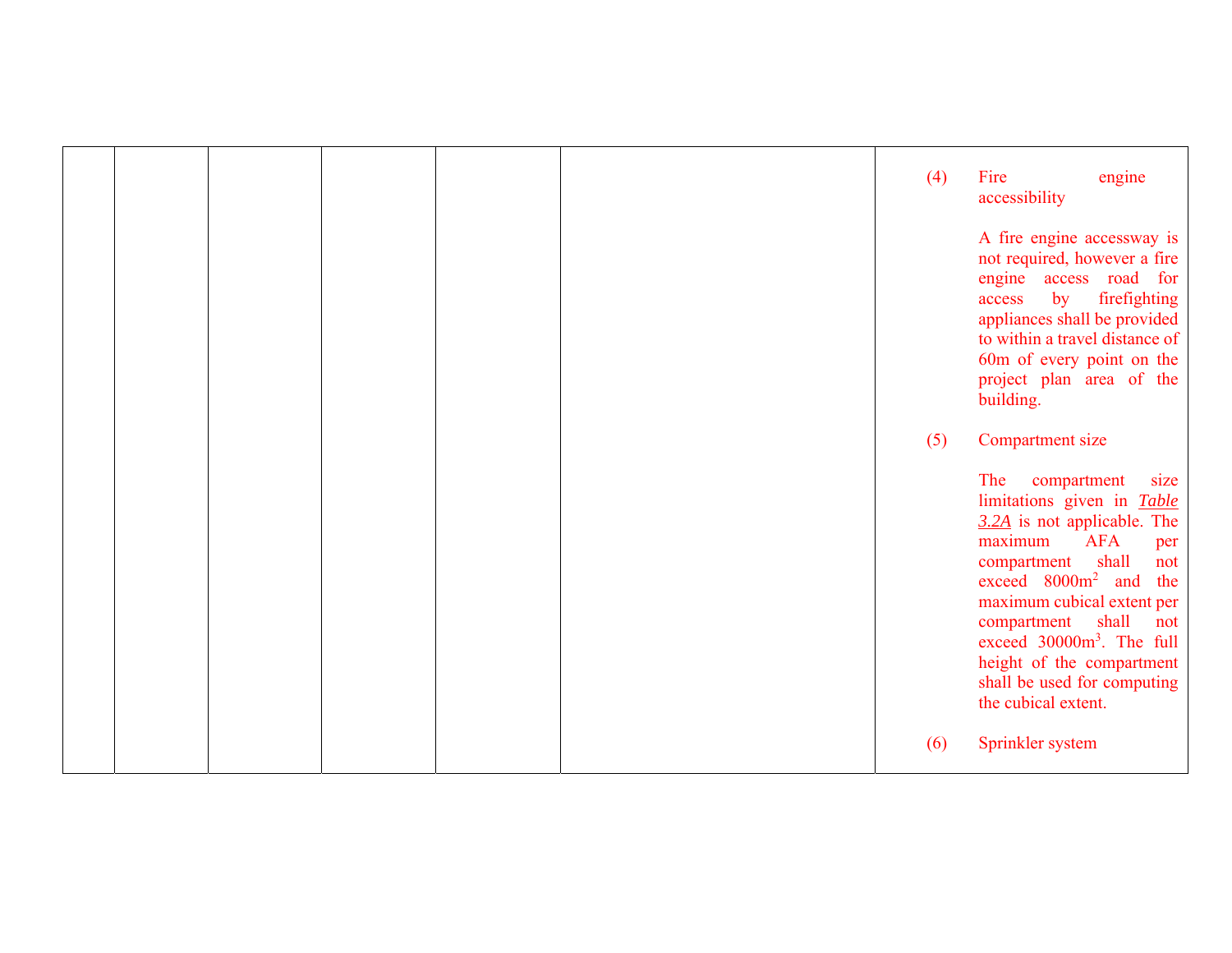|  |  |  |     | sprinkler<br>automatic<br>An<br>system shall be provided<br>where the AFA of any<br>compartment that is used for<br>farming purpose, exceeds<br>the compartment size limit<br>stated under <i>Cl.9.6.4b.</i> (5).                                                                                                          |
|--|--|--|-----|----------------------------------------------------------------------------------------------------------------------------------------------------------------------------------------------------------------------------------------------------------------------------------------------------------------------------|
|  |  |  | (7) | Smoke control system                                                                                                                                                                                                                                                                                                       |
|  |  |  |     | engineered<br>smoke<br>An<br>control system as specified<br>in Cl.7.4.5 shall be provided<br>where the AFA of any<br>compartment that is used for<br>farming purpose, exceeds<br>size limit of 8000m <sup>2</sup> .                                                                                                        |
|  |  |  | (8) | Setback distance due to<br>unprotected openings                                                                                                                                                                                                                                                                            |
|  |  |  |     | The requirements on setback<br>of unprotected openings<br>from<br>building/notional<br>boundary stipulated under<br>Cl.3.5.3 shall be complied<br>with and in accordance with<br>Table 1 of Annex 3B.<br>However, the height of the<br>unprotected openings for<br>greenhouses, used for the<br>computation of the setback |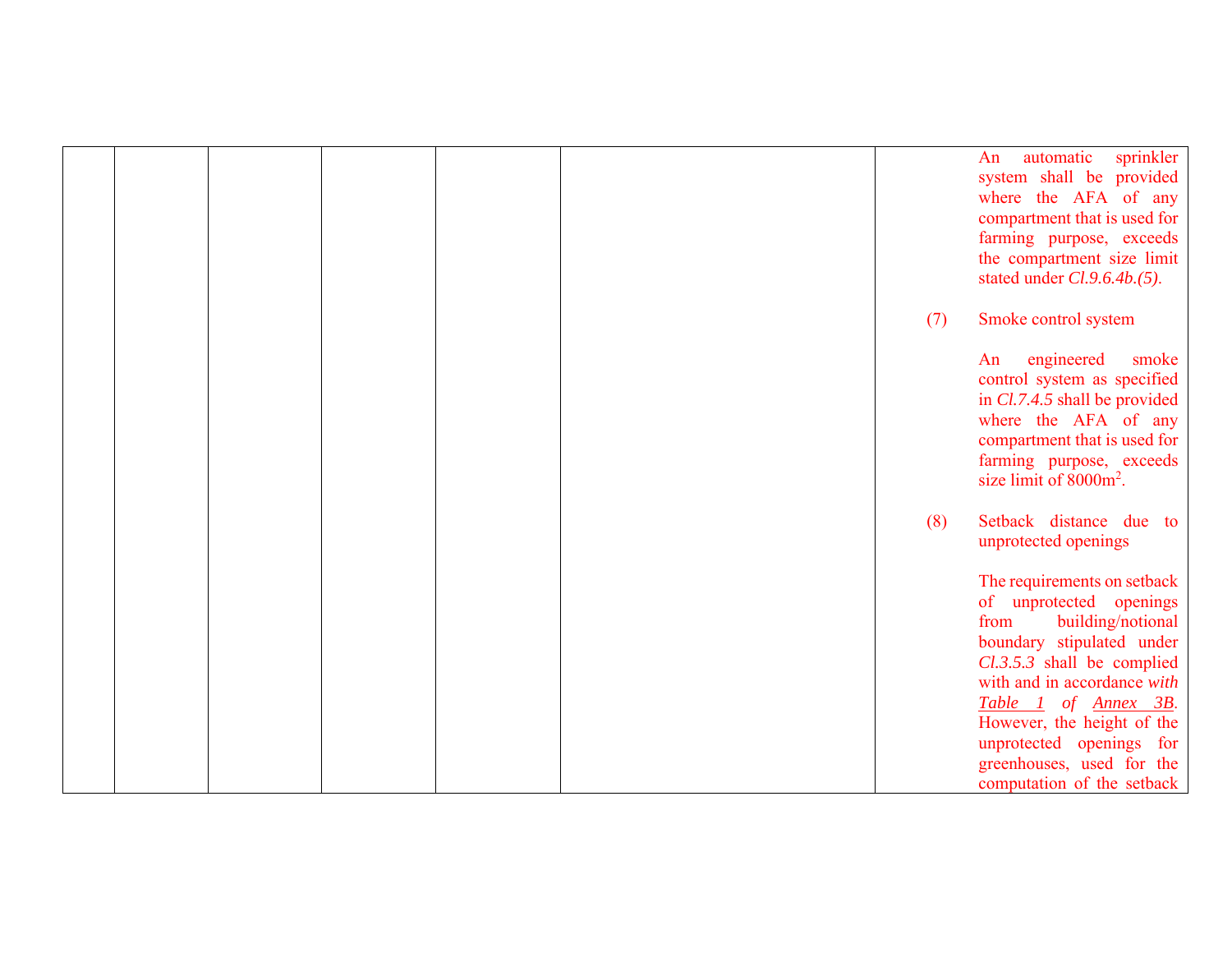|  |  |                    |      | be in<br>requirement,<br>shall<br>with<br><b>Table</b><br>accordance<br>$9.6.4b(8)$ .                                                                                                                                                                                                            |
|--|--|--------------------|------|--------------------------------------------------------------------------------------------------------------------------------------------------------------------------------------------------------------------------------------------------------------------------------------------------|
|  |  |                    | (9)  | voice<br>Emergency<br>communication system and<br>Fire Command<br>Centre<br>(FCC) are exempted.                                                                                                                                                                                                  |
|  |  |                    | (10) | <b>External wall construction</b>                                                                                                                                                                                                                                                                |
|  |  |                    |      | The<br>requirements<br>of<br>Cl.3.5.1a.(1)<br>for<br>non-<br>combustibility of external<br>walls need not apply for<br>greenhouse<br>buildings.<br>plastic<br>Where<br>glazing<br>materials are used as screens<br>or shades for a greenhouse,<br>the material shall comply<br>with Table 3.15G. |
|  |  | Table 9.6.4b.(8)   |      |                                                                                                                                                                                                                                                                                                  |
|  |  | Height of building |      | Height of unprotected openings                                                                                                                                                                                                                                                                   |
|  |  | $\leq 6m$          |      | Building's height                                                                                                                                                                                                                                                                                |

> 6m 6m or height of racking system

(whichever is higher)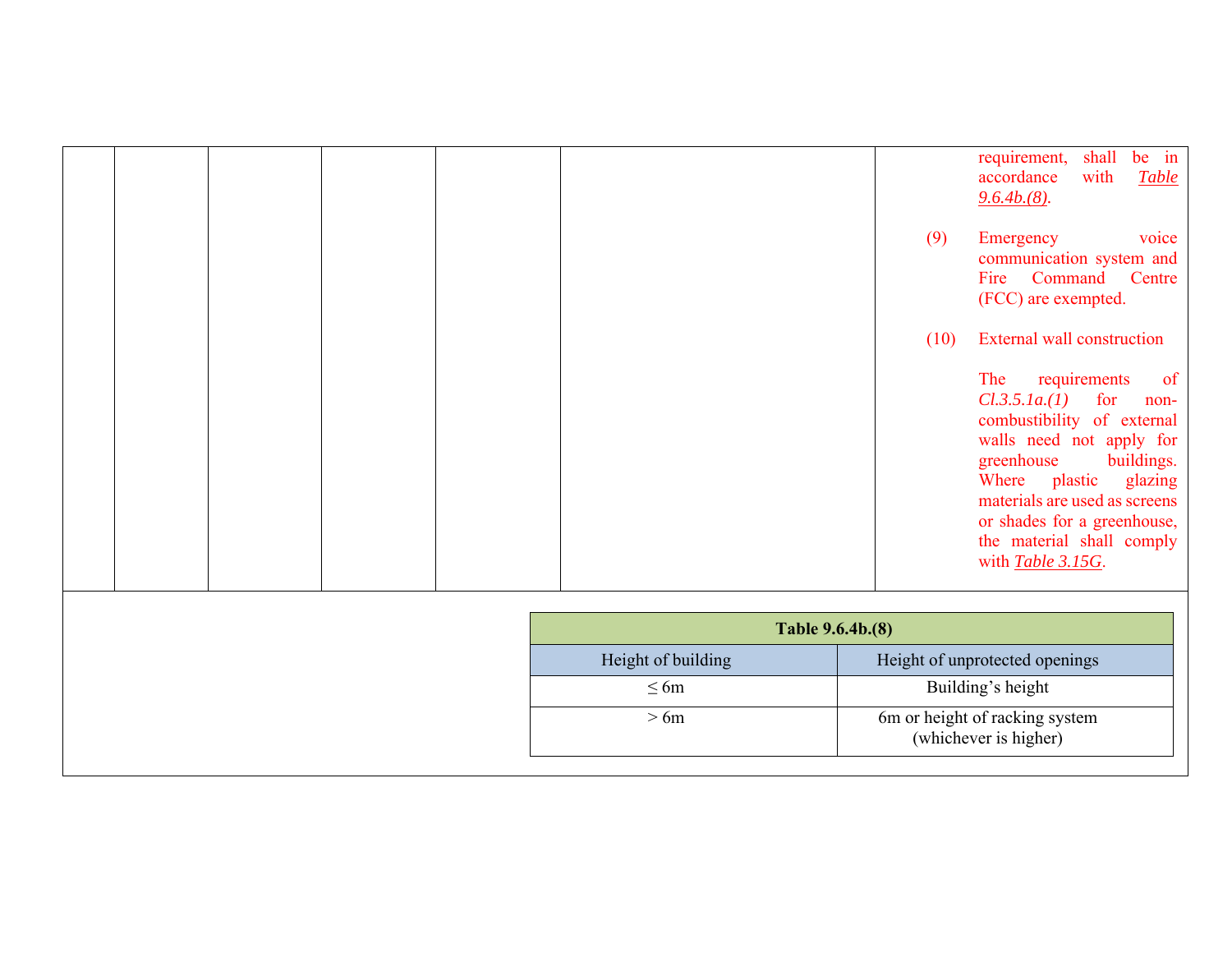| 11 | 9.7.2   | 01/12/2020 | 01/06/2021 | Revised/<br>Clarification | Hotel,<br>boarding<br>serviced<br>houses,<br>apartments, hostels & backpacker hotels | Hotel,<br>boarding<br>serviced<br>houses,<br>apartments, hostels, & backpacker hotels &<br>capsule hotels                                                                                                                                                                                                                                                                                                                                                                                                                                                                                                                                                                                                                  |
|----|---------|------------|------------|---------------------------|--------------------------------------------------------------------------------------|----------------------------------------------------------------------------------------------------------------------------------------------------------------------------------------------------------------------------------------------------------------------------------------------------------------------------------------------------------------------------------------------------------------------------------------------------------------------------------------------------------------------------------------------------------------------------------------------------------------------------------------------------------------------------------------------------------------------------|
| 12 | 9.7.2f. | 01/12/2020 | 01/06/2021 | Revised/<br>Clarification | Nil                                                                                  | Additional requirements for capsule hotels<br>Capsule designs<br>(1)<br>All capsules shall have a clear<br>(a)<br>access opening of at least<br>800mm (width) x 600mm<br>(height) or equivalent area of<br>at least $0.5m2$ opening space.<br>If the access opening comes<br>with a door/hatch, it shall<br>have an emergency access<br>from outside of the capsule.<br>The number of tiers of capsules<br>(b)<br>stacked on top of one another<br>shall be<br>limited<br>to a<br>maximum of 2.<br>Compartmentation<br>(2)<br>The capsules shall be located within<br>individual<br>which<br>guestroom<br>following<br>complies<br>with<br>the<br>requirements:<br>Compartmented<br>(a)<br>in<br>accordance with Cl.9.7.2; |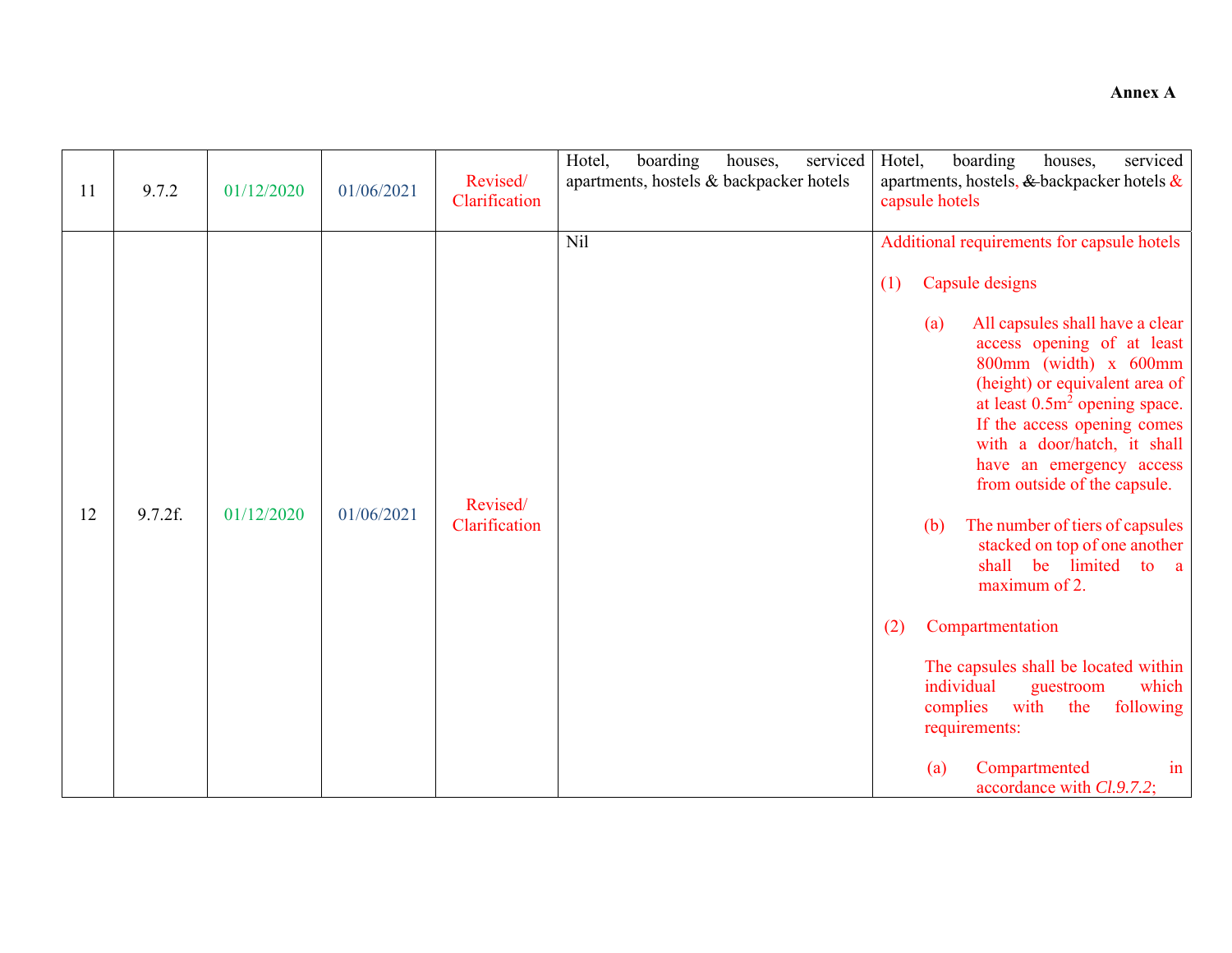|  |  |  |  |  |     | (b) | Maximum AFA of not<br>exceeding 60m <sup>2</sup> ; and                                                                                                                                                                                                    |
|--|--|--|--|--|-----|-----|-----------------------------------------------------------------------------------------------------------------------------------------------------------------------------------------------------------------------------------------------------------|
|  |  |  |  |  |     | (c) | Occupant load not exceeding<br>20 persons.                                                                                                                                                                                                                |
|  |  |  |  |  | (3) |     | <b>Construction materials</b>                                                                                                                                                                                                                             |
|  |  |  |  |  |     | (a) | Capsules that are constructed<br>of plastics shall comply with<br>the acceptance criteria listed<br>in Table 3.15B.                                                                                                                                       |
|  |  |  |  |  |     | (b) | Capsules that are constructed<br>of combustible materials<br>shall comply with flame<br>spread rating of Class 1<br>under BS 476 Part 7, or Class<br>B or Class C under EN<br>$13501 - 1.$                                                                |
|  |  |  |  |  | (4) |     | Fire protection systems                                                                                                                                                                                                                                   |
|  |  |  |  |  |     | (a) | Sprinkler protection shall be<br>provided in the<br>entire<br>building where the capsule<br>hotel occupied in whole or in<br>part. Inside each capsule, at<br>least one sprinkler shall be<br>provided and the minimum<br>pressure and flow rate for this |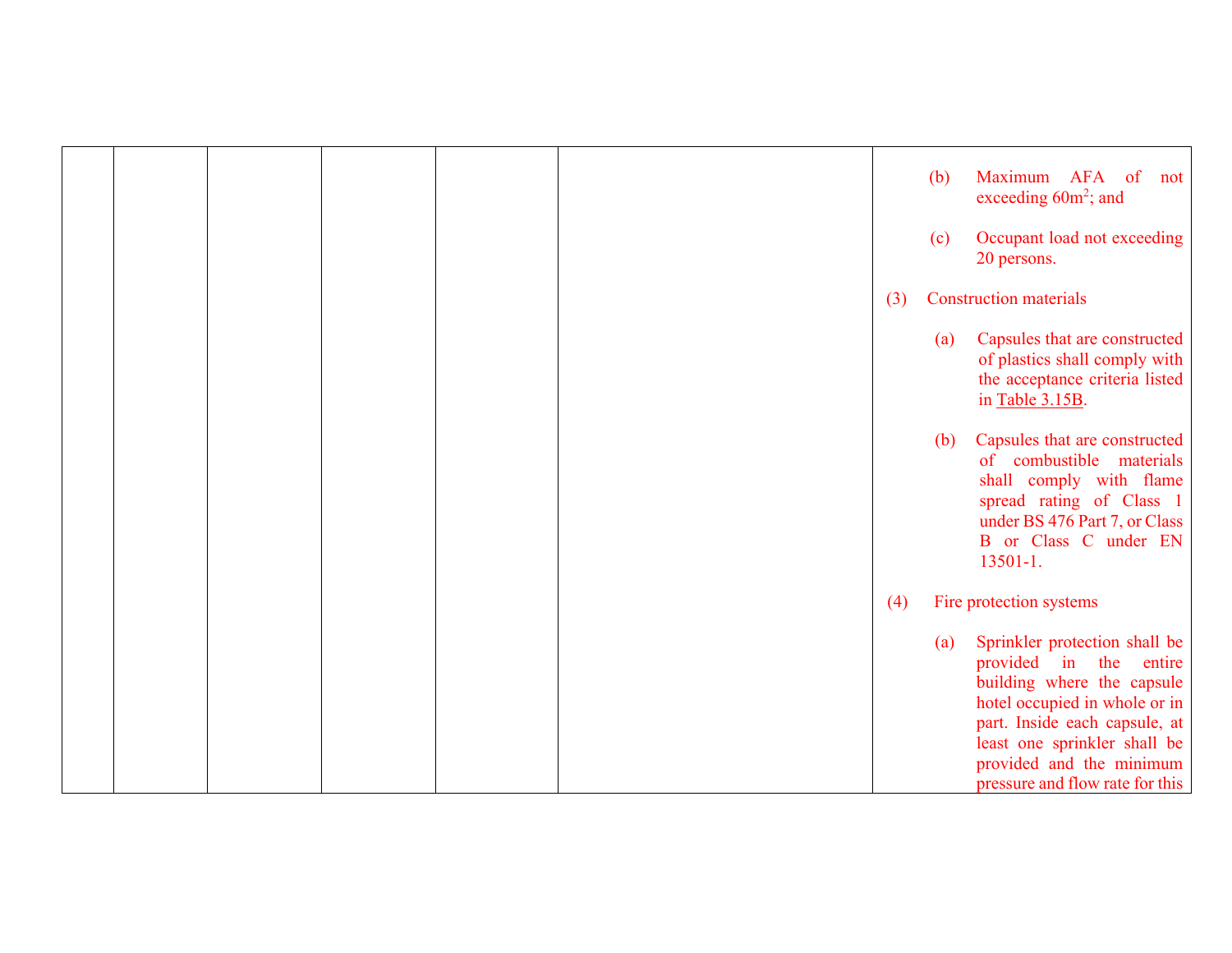|  |  |  |     | sprinkler shall be at least 50<br>kPa<br>and<br>56<br>L/min<br>respectively.                                                                                                                                                                                                                                                             |
|--|--|--|-----|------------------------------------------------------------------------------------------------------------------------------------------------------------------------------------------------------------------------------------------------------------------------------------------------------------------------------------------|
|  |  |  | (b) | The sprinkler system for<br>capsule hotel<br>shall<br>be<br>designed<br>to<br>meet<br>requirements for Ordinary<br>Hazard Group 1 occupancy.                                                                                                                                                                                             |
|  |  |  | (c) | A minimum clearance of<br>500mm<br>shall be kept<br>between the top surface of<br>the capsule enclosure to the<br>deflector of the room ceiling<br>sprinklers.                                                                                                                                                                           |
|  |  |  | (d) | K factor for the ceiling<br>sprinkler shall be 11.5.                                                                                                                                                                                                                                                                                     |
|  |  |  | (e) | Hydraulic calculation shall be<br>performed to verify that<br>supply for<br>the<br>water<br>sprinkler system can meet<br>the flow and pressure<br>demands for all the ceiling<br>sprinklers within a single<br>compartmented guestroom<br>plus 6 numbers of in capsule<br>sprinklers to operate for a<br>minimum duration of 60<br>mins. |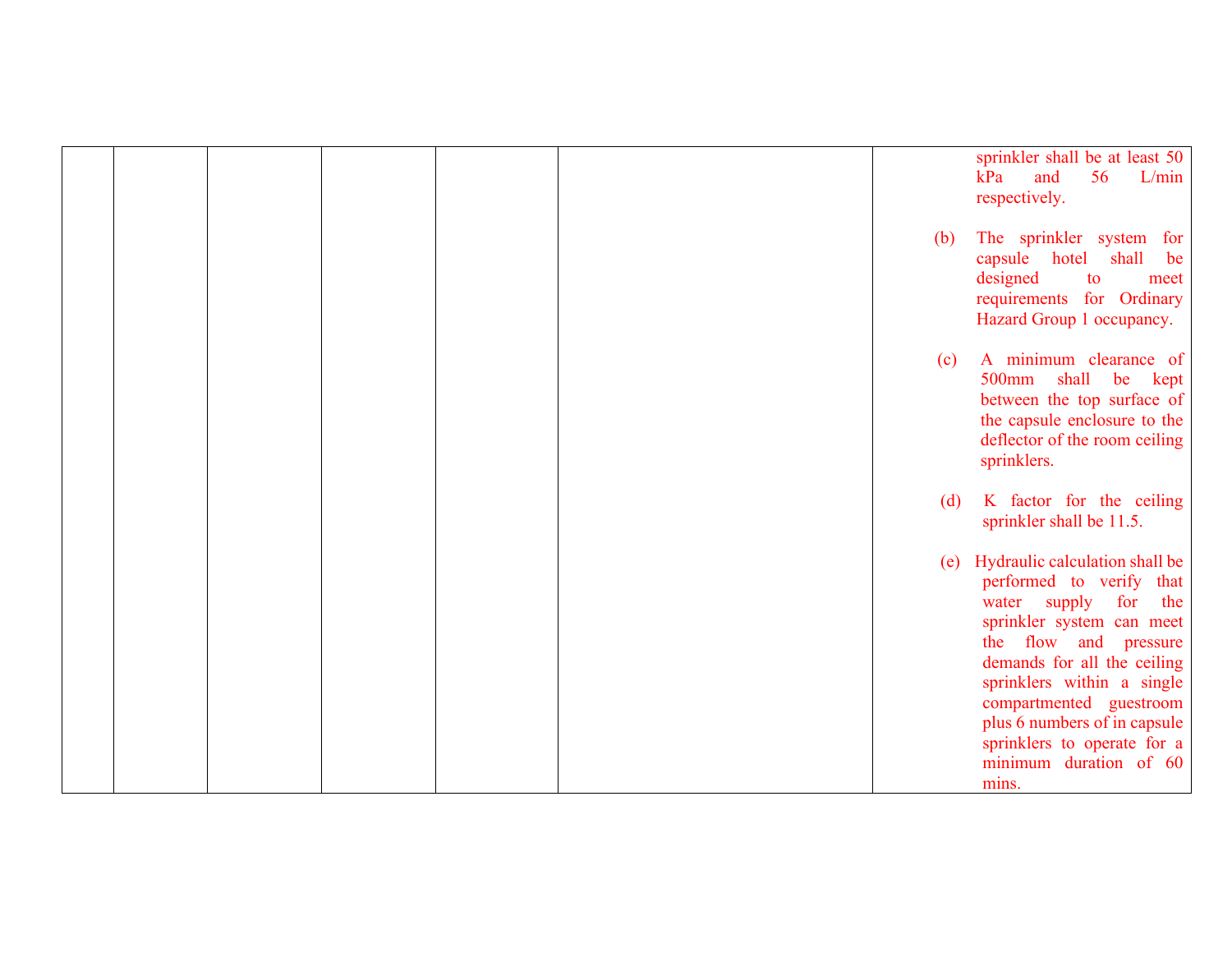|  |  |  | (f) | The capsule sprinkler shall be<br>protected against tampering<br>by occupant in the capsule.                                                                                                                                                                                                                      |
|--|--|--|-----|-------------------------------------------------------------------------------------------------------------------------------------------------------------------------------------------------------------------------------------------------------------------------------------------------------------------|
|  |  |  | (g) | As an alternative, water-mist<br>system in compliance with<br>NFPA 750 is acceptable. The<br>proposed water mist system<br>shall be type tested and listed<br>ordinary<br>hazard<br>for<br>protection and is capable to<br>handle fire risk similar to<br>that of a capsule fire.                                 |
|  |  |  | (h) | In addition,<br>smoke/heat<br>detector shall be provided<br>within each capsule and<br>when activated fire alarm<br>signal shall be sent to the<br>building's main fire alarm<br>panel to activate all fire<br>alarm sounders and visual<br>alarms in the building, not<br>only to those in the capsule<br>hotel. |
|  |  |  |     | (i) Each capsule shall be provided<br>with a sensor to detect the<br>presence and motion of the<br>occupant within the unit.<br>This shall facilitate the                                                                                                                                                         |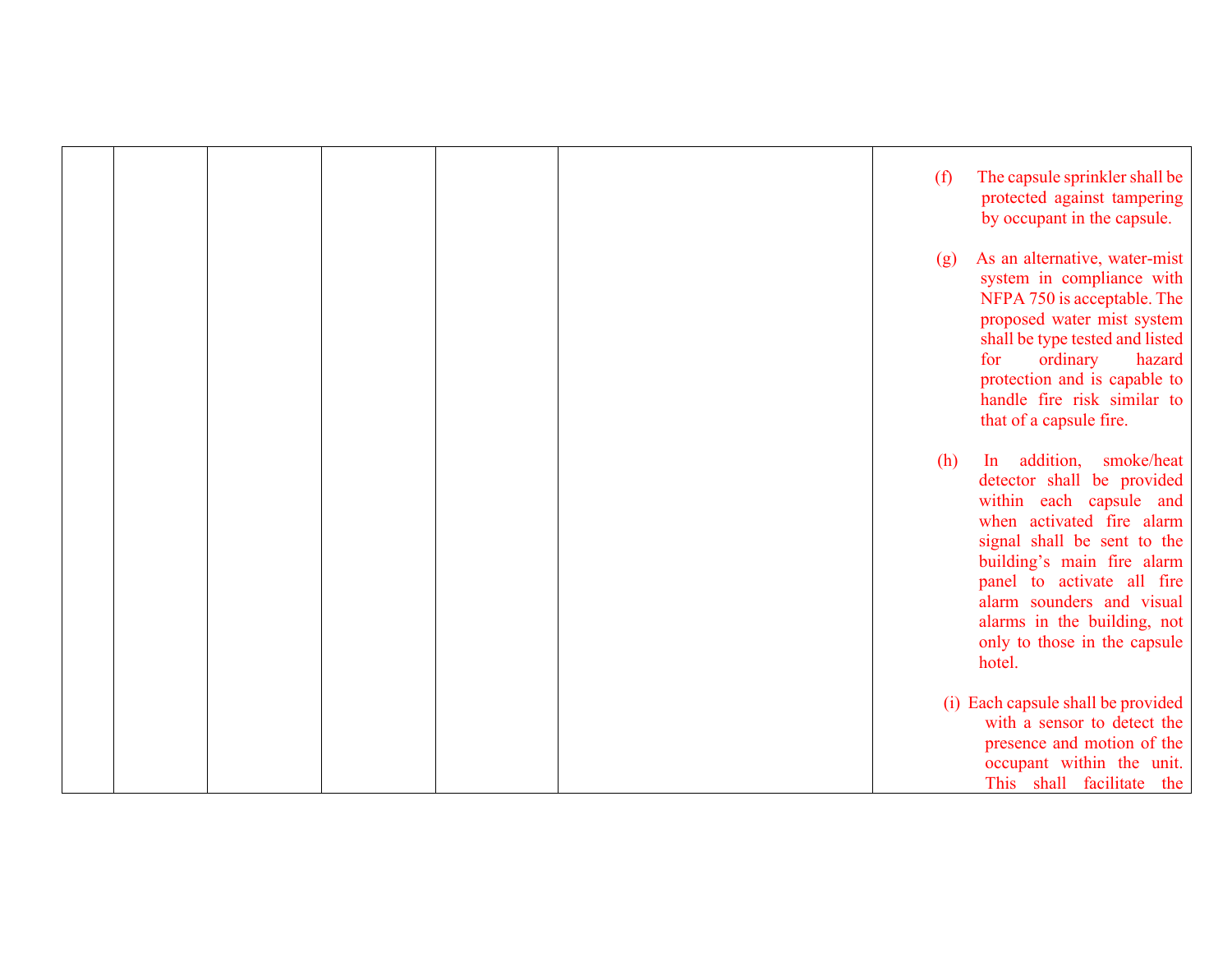|    |            |            |            |                              |                                                                    | conduct of search<br>and<br>rescue operations during a<br>fire emergency. A display<br>indicating<br>panel<br>the<br>and motion<br>occupancy<br>status of the occupant within<br>each capsule shall be co-<br>located with the main fire<br>alarm panel.                                                                                                                                                            |
|----|------------|------------|------------|------------------------------|--------------------------------------------------------------------|---------------------------------------------------------------------------------------------------------------------------------------------------------------------------------------------------------------------------------------------------------------------------------------------------------------------------------------------------------------------------------------------------------------------|
| 13 | Chapter 10 | 01/12/2020 | 01/12/2020 | Clarification                | <b>CHAPTER 10 REQUIREMENTS FOR</b><br><b>SPECIAL INSTALLATIONS</b> | <b>CHAPTER 10 REQUIREMENTS FOR</b><br><b>SPECIAL INSTALLATIONS</b><br>The requirements in this chapter shall be read<br>in conjunction with other requirements relevant<br>to the installations stipulated in Chapter 1 to 9<br>of this Code. Where there are conflicting<br>requirements between this chapter and the<br>preceding chapters, the requirements stipulated<br>in this chapter shall take precedence. |
| 14 | Table 1.2A | 01/12/2020 | 01/12/2020 | Clarification                | Existing Table 1.2A                                                | See Annex B (affected portions of Table<br>1.2A)                                                                                                                                                                                                                                                                                                                                                                    |
| 15 | Table 4.4A | 01/12/2020 | 01/12/2020 | Clarification<br>/Relaxation | Existing Table 4.4A                                                | See <u>Annex B</u> (affected portions of <i>Table</i><br>4.4A)                                                                                                                                                                                                                                                                                                                                                      |
|    |            |            |            |                              |                                                                    | See <u>Annex B</u> (affected portions of <i>Table 1</i><br>of Annex 10.1A - Standards and                                                                                                                                                                                                                                                                                                                           |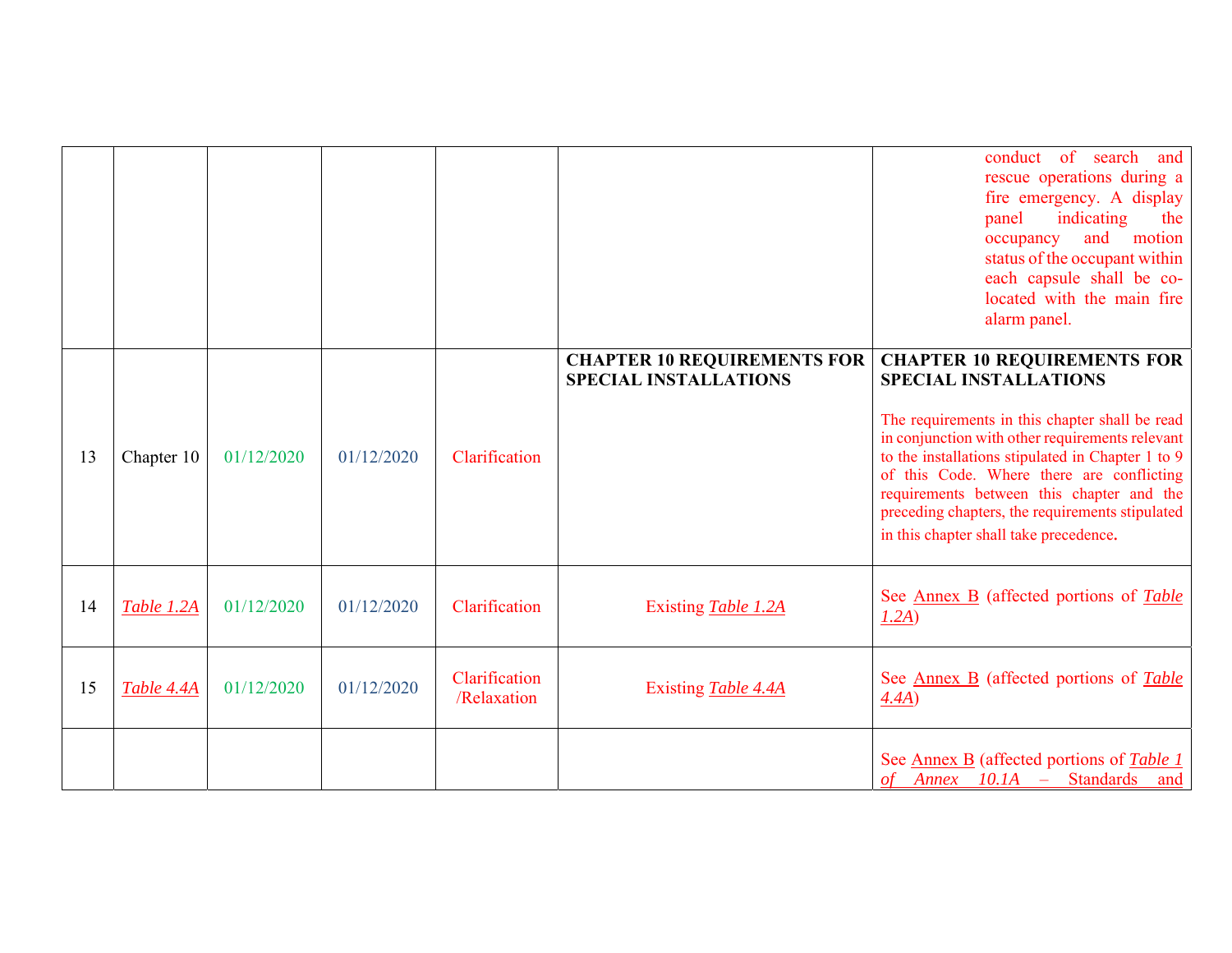| 16 | Table 1 of    | 01/12/2020 | 01/12/2020 | Clarification | Specifications<br>Cylinder<br>Existing Table 1 of Annex $10.1A -$<br><b>LPG</b><br>for                                                                                                                                                                                                                                                                                                                                                                                                                                                                                                                                                                                                                                                                                                                                                                                                                                                                                                                                                                                                                                                                                                                                                                                                                                                                                                                                                                                                                                          |
|----|---------------|------------|------------|---------------|---------------------------------------------------------------------------------------------------------------------------------------------------------------------------------------------------------------------------------------------------------------------------------------------------------------------------------------------------------------------------------------------------------------------------------------------------------------------------------------------------------------------------------------------------------------------------------------------------------------------------------------------------------------------------------------------------------------------------------------------------------------------------------------------------------------------------------------------------------------------------------------------------------------------------------------------------------------------------------------------------------------------------------------------------------------------------------------------------------------------------------------------------------------------------------------------------------------------------------------------------------------------------------------------------------------------------------------------------------------------------------------------------------------------------------------------------------------------------------------------------------------------------------|
|    | <u>Annex</u>  |            |            |               | Standards and Specifications for LPG<br>Installations)                                                                                                                                                                                                                                                                                                                                                                                                                                                                                                                                                                                                                                                                                                                                                                                                                                                                                                                                                                                                                                                                                                                                                                                                                                                                                                                                                                                                                                                                          |
|    | 10.1A         |            |            |               | <b>Cylinder Installations</b>                                                                                                                                                                                                                                                                                                                                                                                                                                                                                                                                                                                                                                                                                                                                                                                                                                                                                                                                                                                                                                                                                                                                                                                                                                                                                                                                                                                                                                                                                                   |
|    |               |            |            |               | <b>SAFETY</b><br><b>INSTRUCTION</b><br><b>FIRE</b><br><b>SAFETY</b><br><b>INSTRUCTION</b><br><b>FIRE</b>                                                                                                                                                                                                                                                                                                                                                                                                                                                                                                                                                                                                                                                                                                                                                                                                                                                                                                                                                                                                                                                                                                                                                                                                                                                                                                                                                                                                                        |
|    |               |            |            |               | <b>MANUAL</b><br><b>MANUAL</b>                                                                                                                                                                                                                                                                                                                                                                                                                                                                                                                                                                                                                                                                                                                                                                                                                                                                                                                                                                                                                                                                                                                                                                                                                                                                                                                                                                                                                                                                                                  |
|    |               |            |            |               |                                                                                                                                                                                                                                                                                                                                                                                                                                                                                                                                                                                                                                                                                                                                                                                                                                                                                                                                                                                                                                                                                                                                                                                                                                                                                                                                                                                                                                                                                                                                 |
|    |               |            |            |               | <b>GENERAL</b><br><b>GENERAL</b><br>1.0<br>1.0                                                                                                                                                                                                                                                                                                                                                                                                                                                                                                                                                                                                                                                                                                                                                                                                                                                                                                                                                                                                                                                                                                                                                                                                                                                                                                                                                                                                                                                                                  |
| 17 | Appendix<br>2 | 01/12/2020 | 01/12/2020 | Clarification | The Fire Safety Instruction<br>The Fire Safety Instruction<br>a.<br>a.<br>Manual is a document prepared<br>Manual is a document prepared<br>by the project QP to remind the<br>by the project QP to remind the<br>building owner, MCST, tenant,<br>building owner, MCST, tenant,<br>operator and/or contractor on<br>operator and/or contractor on the<br>the management of fire safety<br>management of fire safety<br>provisions for the building. This<br>provisions for the building. This<br>includes maintenance regimes,<br>includes maintenance regimes,<br>evacuation procedures, and<br>evacuation procedures, and<br>other relevant documents to be<br>other relevant documents to be<br>kept and maintained by the<br>kept and maintained by the<br>relevant<br>parties.<br>relevant<br>parties.<br>Any<br>$\text{Any}$<br>subsequent additions and<br>subsequent additions<br>and<br>alteration works shall be updated<br>alteration works<br>shall<br>be<br>in the Fire Safety Instruction<br>updated in the Fire Safety<br>Manual by the QP carrying out<br>Instruction Manual by the QP<br>the A/A works.<br>carrying out the A/A works.<br>The Fire Safety Instruction<br>The Fire Safety Instruction<br>$\mathbf{b}$ .<br>$\mathbf{b}$ .<br>Manual, including<br>Manual,<br>including<br>any<br>$\frac{1}{2}$ any<br>subsequent updates, shall be<br>subsequent updates, shall be<br>submitted by the project QP to<br>submitted by the project QP to<br>the SCDF for record when<br>the SCDF for record when |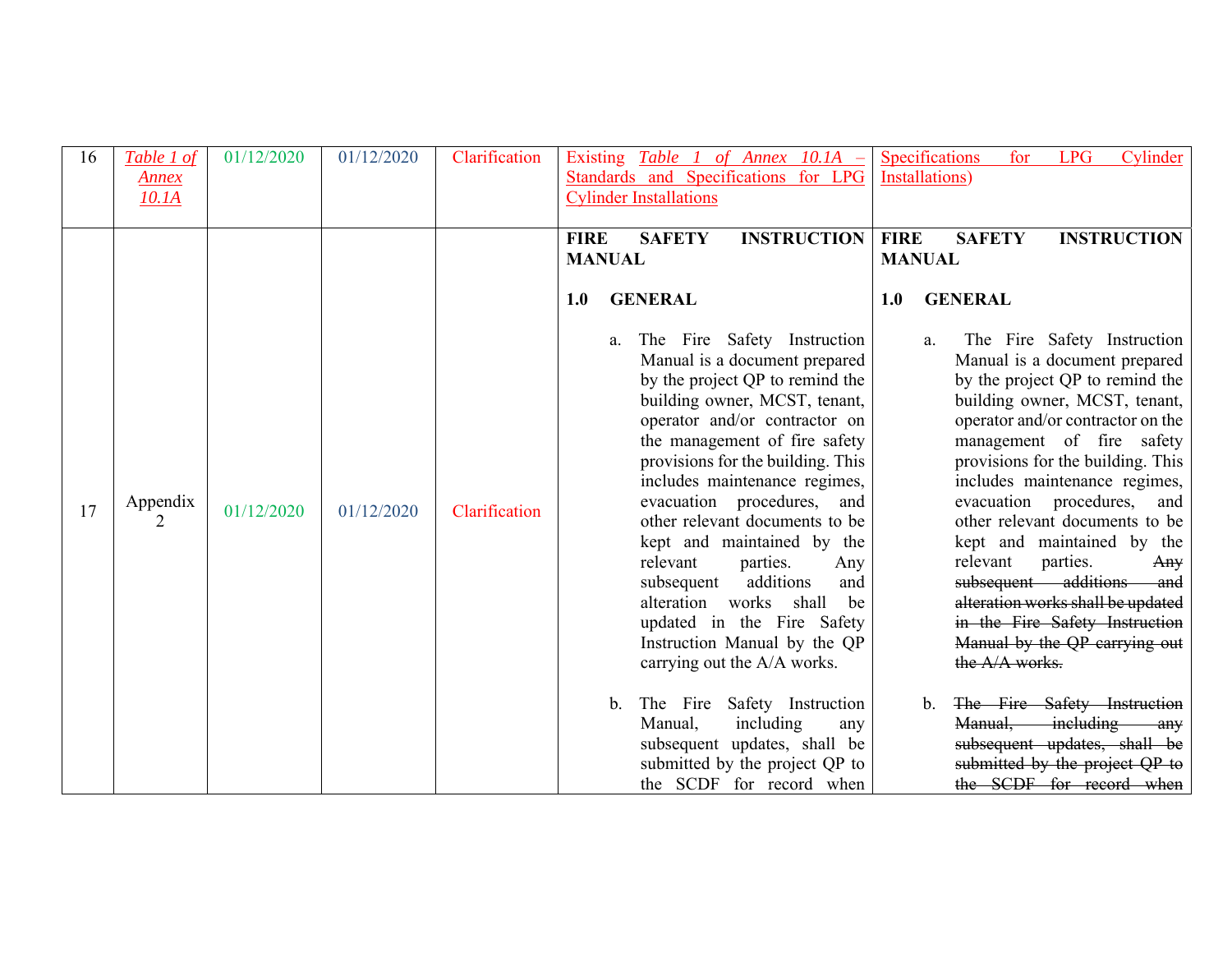|  |  |     | building<br>making<br>plan         | building<br>making<br><del>plan</del> |
|--|--|-----|------------------------------------|---------------------------------------|
|  |  |     | submission. A copy of which        | submission. A copy of which           |
|  |  |     | shall be handed officially to the  | shall be handed officially to the     |
|  |  |     | relevant parties for information   | relevant parties for information      |
|  |  |     | and safe keeping before            | and safe keeping before               |
|  |  |     | occupation of the building.        | occupation of the building. The       |
|  |  |     |                                    | building owner shall maintain         |
|  |  |     | c. The QP can expand or modify the | and keep the Fire Safety              |
|  |  |     | Fire Safety Instruction Manual     | Instruction Manual at all times       |
|  |  |     | to suit his presentation           | and present to the QP upon            |
|  |  |     |                                    | request. Where any Addition &         |
|  |  |     |                                    | Alteration works are carried out      |
|  |  |     |                                    | to the buildings, the building        |
|  |  | 2.0 | <b>SCOPE</b>                       | owner shall ensure that changes       |
|  |  |     |                                    | in the management of fire safety      |
|  |  |     | The QP shall prepare a Fire Safety | provisions are updated in the         |
|  |  |     | Instruction Manual if the project  | Fire Safety Instruction Manual        |
|  |  |     | involves any of the following:     | by the QP. The updated Fire           |
|  |  |     |                                    | Safety Instruction Manual shall       |
|  |  |     | Fire safety provisions for<br>a.   | be submitted to SCDF for              |
|  |  |     | <b>PWDs</b>                        | record.                               |
|  |  |     |                                    |                                       |
|  |  |     | Chemical/HazMat warehouse<br>b.    | c. The QP can expand or modify the    |
|  |  |     |                                    | Fire Safety Instruction Manual        |
|  |  |     | c. Fully Automated Mechanised      | to suit his presentation              |
|  |  |     | Car Park (FAMCP)                   |                                       |
|  |  |     |                                    | d. Maintenance of fire protection     |
|  |  |     | Buildings using intumescent<br>d.  | systems                               |
|  |  |     | paint                              |                                       |
|  |  |     |                                    | All fire protection systems when      |
|  |  |     | Liquefied Petroleum Gas<br>e.      | installed/provided in a building,     |
|  |  |     | (LPG) cylinder installation        | shall be maintained in accordance     |
|  |  |     |                                    |                                       |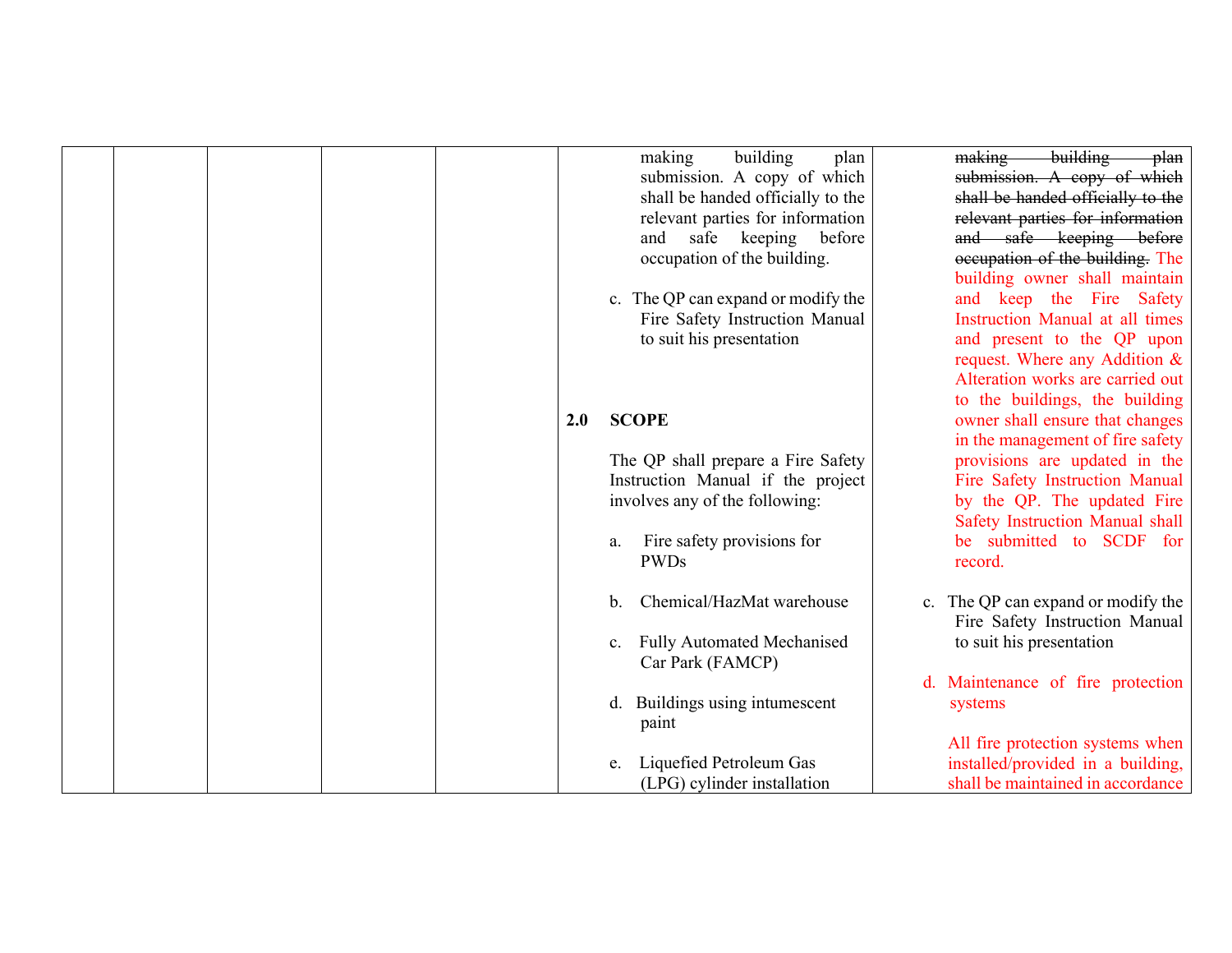|  |  | f. | Mega underground<br>developments                                                           |     | applicable<br>with<br>codes<br><sub>or</sub><br>standards specified in Table 1.2A.<br>The QP shall list down the<br>maintenance details in the Fire |
|--|--|----|--------------------------------------------------------------------------------------------|-----|-----------------------------------------------------------------------------------------------------------------------------------------------------|
|  |  | g. | Use of lifts in buildings for<br>evacuation                                                |     | Safety Instruction Manual and<br>handover to the building owner<br>for compliance at the completion                                                 |
|  |  | h. | Engineered timber building<br>construction                                                 |     | of the building project.<br>For the purpose of this Code,                                                                                           |
|  |  | i. | Hoarding & safety nets                                                                     |     | "fire protection system" has the<br>same meaning as in the Fire                                                                                     |
|  |  |    | Temporary workers' quarters in<br>uncompleted permanent<br>buildings on construction sites |     | Safety Act (Cap. 109A).                                                                                                                             |
|  |  |    |                                                                                            | 2.0 | <b>SCOPE</b>                                                                                                                                        |
|  |  | k. | Ductless jet fans system in car<br>parks.                                                  |     | The project QP shall prepare a Fire                                                                                                                 |
|  |  |    |                                                                                            |     | Safety Instruction Manual if the                                                                                                                    |
|  |  |    | Kitchen exhaust ducts                                                                      |     | project involves<br>any of<br>the<br>following:                                                                                                     |
|  |  |    | m. Fire-rated dry construction                                                             |     |                                                                                                                                                     |
|  |  |    |                                                                                            |     | Fire safety provisions for<br>a.<br><b>PWDs</b>                                                                                                     |
|  |  |    |                                                                                            |     | Chemical/HazMat warehouse<br>b.                                                                                                                     |
|  |  |    |                                                                                            |     | <b>Fully Automated Mechanised</b><br>$c_{\cdot}$<br>Car Park (FAMCP)                                                                                |
|  |  |    |                                                                                            |     | Buildings using intumescent<br>d.<br>paint                                                                                                          |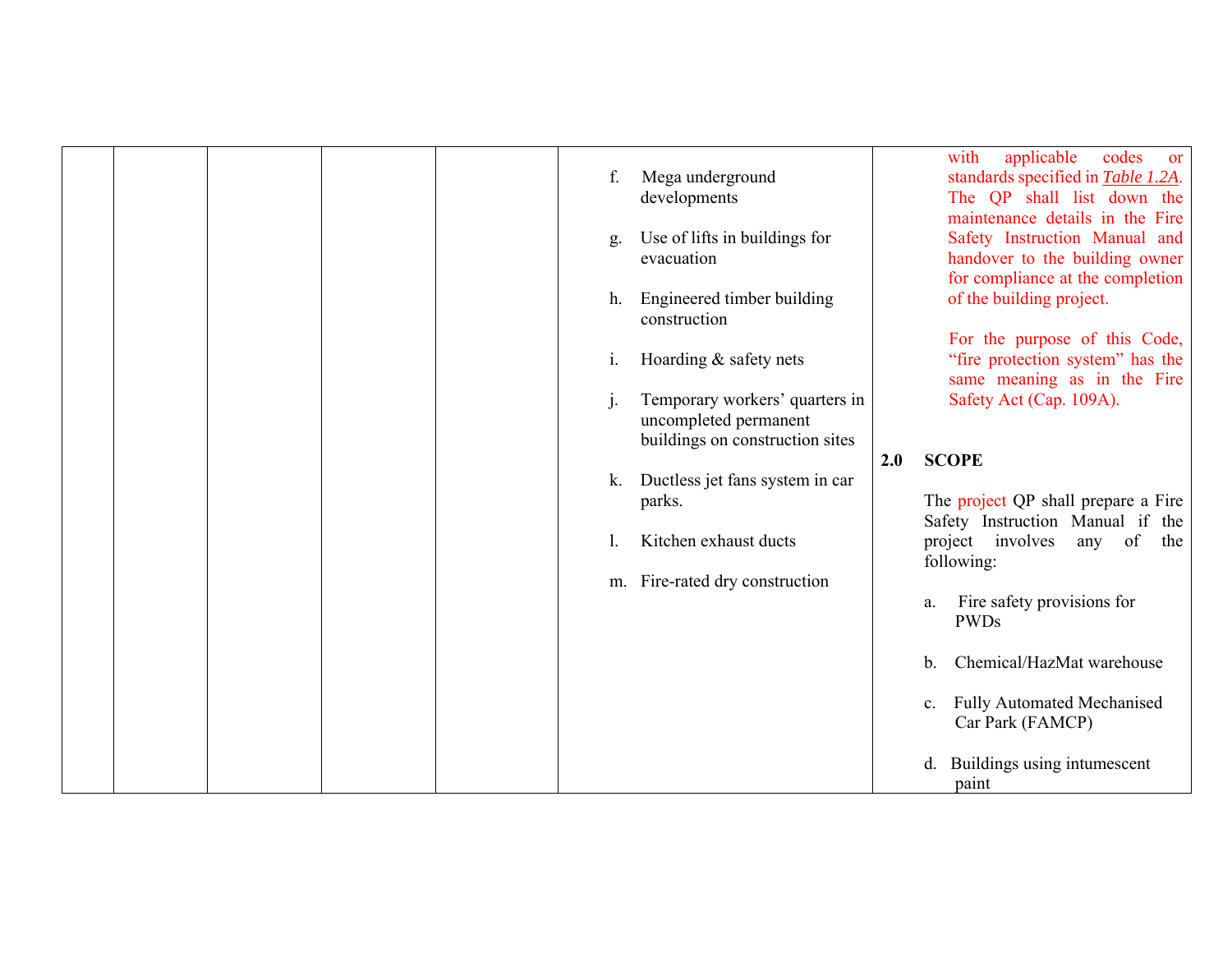|  |  |  | e.    | Liquefied Petroleum Gas (LPG)<br>cylinder installation                                                                                                               |
|--|--|--|-------|----------------------------------------------------------------------------------------------------------------------------------------------------------------------|
|  |  |  | f.    | Mega underground<br>developments                                                                                                                                     |
|  |  |  | g.    | Use of lifts in buildings for<br>evacuation                                                                                                                          |
|  |  |  | h.    | Engineered timber building<br>construction                                                                                                                           |
|  |  |  | $i$ . | Hoarding & safety nets                                                                                                                                               |
|  |  |  | j.    | Temporary workers' quarters in<br>uncompleted permanent<br>buildings on construction sites                                                                           |
|  |  |  | k.    | Ductless jet fans system in car<br>parks.                                                                                                                            |
|  |  |  | 1.    | Kitchen exhaust ducts                                                                                                                                                |
|  |  |  | m.    | Fire-rated dry construction                                                                                                                                          |
|  |  |  | n.    | Firefighting, mechanical<br>ventilation/pressurisation,<br>smoke control, emergency<br>voice communication and any<br>other fire safety related<br>systems/equipment |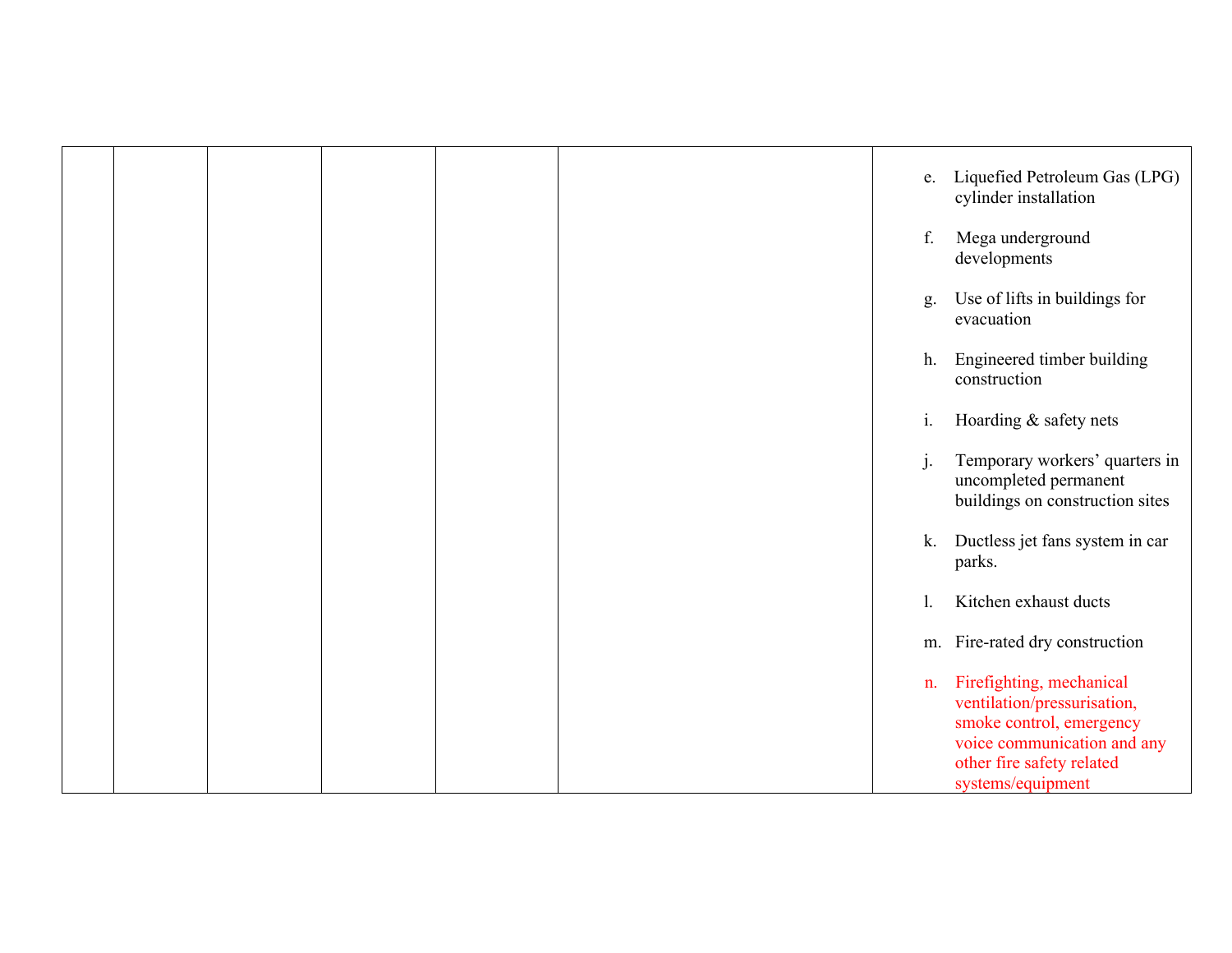| <b>TABLE 1.2A : CODES &amp; STANDARDS</b> |                                                                                                                                                                |                    |  |  |  |  |  |
|-------------------------------------------|----------------------------------------------------------------------------------------------------------------------------------------------------------------|--------------------|--|--|--|--|--|
| <b>Name</b>                               | <b>Description</b>                                                                                                                                             | <b>Remarks</b>     |  |  |  |  |  |
|                                           | <b>SINGAPORE STANDARDS</b>                                                                                                                                     |                    |  |  |  |  |  |
| <b>SS CP 10</b>                           | CoP for the Installation and Servicing of Electrical Fire<br><b>Alarm Systems</b>                                                                              | Replaced by SS 645 |  |  |  |  |  |
| <b>SS 512</b>                             | CoP for the design, construction and operation of pipeline<br>service corridors                                                                                |                    |  |  |  |  |  |
| SS 578                                    | CoP for the Use and Maintenance of Portable Fire<br>Extinguishers                                                                                              | Formerly CP 55     |  |  |  |  |  |
| SS 634                                    | CoP for Fire Safety for Open Plant Processing Facilities<br>in Oil, Chemical and Process Industries                                                            |                    |  |  |  |  |  |
| SS 641                                    | CoP for Fire Safety for Laboratories Using Chemicals                                                                                                           |                    |  |  |  |  |  |
| SS 645                                    | CoP for the Installation and Servicing of Electrical Fire<br><b>Alarm Systems</b>                                                                              | Formerly SS CP 10  |  |  |  |  |  |
| <b>TR 77</b>                              | <b>Electrical Energy Storage (EES) Systems</b>                                                                                                                 |                    |  |  |  |  |  |
| Pt 1                                      | Planning and Performance Assessment of Electrical<br>Energy Storage Systems - General Specification                                                            |                    |  |  |  |  |  |
| Pt 2                                      | Safety Considerations for Grid-integrated EES Systems -<br><b>General Specification</b>                                                                        |                    |  |  |  |  |  |
|                                           | <b>AMERICAN STANDARDS</b>                                                                                                                                      |                    |  |  |  |  |  |
| ASTME 662                                 | Standard Test Method for Specific Optical Density of<br><b>Smoke Generated by Solid Materials</b>                                                              |                    |  |  |  |  |  |
| <b>ASTM E814</b>                          | <b>Standard Test Method for Fire Tests of Penetration</b><br><b>Firestop Systems</b>                                                                           |                    |  |  |  |  |  |
| <b>ASTM E2307</b>                         | Standard Test Method for Determining Fire Resistance of<br>Perimeter Fire Barriers Using Intermediate - Scale, Multi-<br>story Test Apparatus                  |                    |  |  |  |  |  |
| <b>NFPA 253</b>                           | Standard Method of Test for Critical Radiant Flux of Floor<br>Covering Systems Using a Radiant heat Energy Source                                              |                    |  |  |  |  |  |
| <b>NFPA 258</b>                           | <b>Recommended Practice for Determining Smoke</b><br><b>Generation of Solid Material</b>                                                                       |                    |  |  |  |  |  |
| <b>NFPA 285</b>                           | <b>Standard Fire Test Method for Evaluation of Fire</b><br>Propagation Characteristics of Exterior Wall Assemblies<br><b>Containing Combustible Components</b> |                    |  |  |  |  |  |
| <b>UL 217</b>                             | <b>Standard for Smoke Alarms</b>                                                                                                                               |                    |  |  |  |  |  |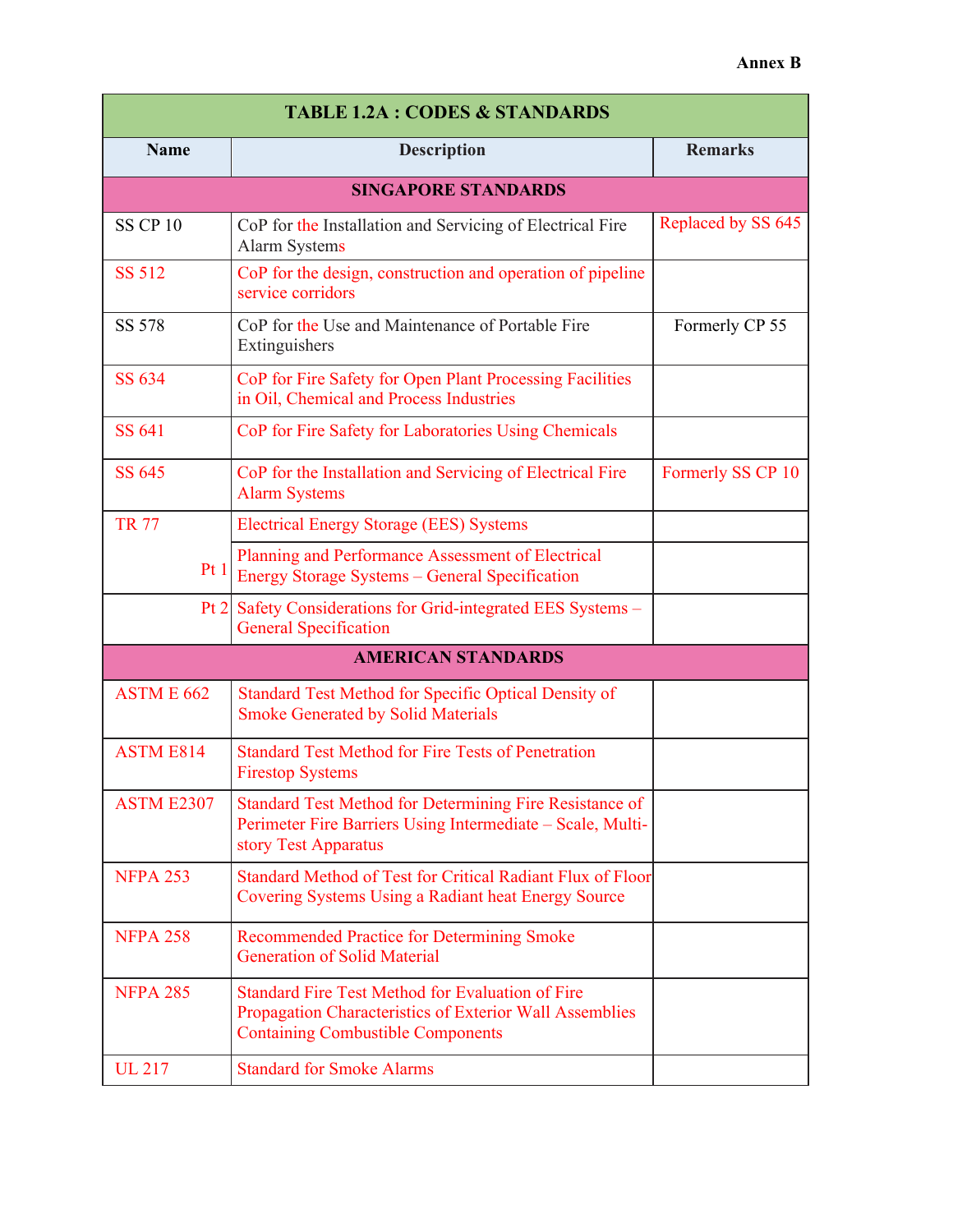| <b>UL 448</b>             | <b>Standard for Safety Centrifugal Stationary Pumps for Fire</b><br><b>Protection Service</b>                                                                                                                                 |                         |  |  |  |
|---------------------------|-------------------------------------------------------------------------------------------------------------------------------------------------------------------------------------------------------------------------------|-------------------------|--|--|--|
| <b>UL 555</b>             | <b>Fire Dampers</b>                                                                                                                                                                                                           |                         |  |  |  |
| <b>UL 924</b>             | <b>Standard for Emergency Lighting and Power Equipment</b>                                                                                                                                                                    |                         |  |  |  |
|                           | <b>AUSTRALIAN STANDARDS</b>                                                                                                                                                                                                   |                         |  |  |  |
| AS 3786                   | Smoke Alarms Using Scattered Light, Transmitted Light<br>or Ionization                                                                                                                                                        |                         |  |  |  |
| <b>AS/NZS 2293</b>        | <b>Emergency Lighting and Exit Signs for Buildings</b>                                                                                                                                                                        |                         |  |  |  |
| Pt1                       | <b>System Design, Installation and Operation</b>                                                                                                                                                                              |                         |  |  |  |
|                           | <b>BRITISH STANDARDS</b>                                                                                                                                                                                                      |                         |  |  |  |
| <b>BS EN 54-2</b>         | Fire Detection and Alarm Systems - Control and<br><b>Indicating Equipment</b>                                                                                                                                                 |                         |  |  |  |
| <b>BS EN 54-4</b>         | Fire Detection and Alarm Systems - Power Supply<br>Equipment                                                                                                                                                                  |                         |  |  |  |
| <b>BS</b> 476             | Fire Tests on Building Materials and Structures                                                                                                                                                                               |                         |  |  |  |
|                           | Pt 3   Classification and Method of Test for External Fire<br><b>Exposure to Roofs</b>                                                                                                                                        |                         |  |  |  |
| <b>BS 6206</b>            | Specification for Impact Performance Requirements for<br>Flat Safety Glass and Safety Plastics for Use in Buildings                                                                                                           | Replaced by EN<br>12600 |  |  |  |
| <b>BS 6387</b>            | Test Method for Resistance to Fire of Cables Required to<br>Maintain Circuit Integrity under Fire Conditions                                                                                                                  |                         |  |  |  |
| <b>BS</b> 7846            | Electric Cables. Thermosetting Insulated, Armoured, Fire-<br>resistant Cables of Rated Voltage 600/1000V for Fixed<br>Installations, Having Low Emission of Smoke and<br>Corrosive Gases when Affected by Fire. Specification |                         |  |  |  |
| <b>EUROPEAN STANDARDS</b> |                                                                                                                                                                                                                               |                         |  |  |  |
| EN <sub>3</sub>           | <b>Portable Fire Extinguishers</b>                                                                                                                                                                                            |                         |  |  |  |
|                           | Pt 8   Additional Requirements to EN $3 - 7$ for the Construction,<br><b>Resistance to Pressure and Mechanical Tests for</b><br>extinguishers with a Maximum Allowable Pressure Equal<br>to or Lower than 30 Bar              |                         |  |  |  |
|                           | Pt 9   Additional Requirements to EN $3 - 7$ for Pressure<br><b>Resistance of C02 Extinguishers</b>                                                                                                                           |                         |  |  |  |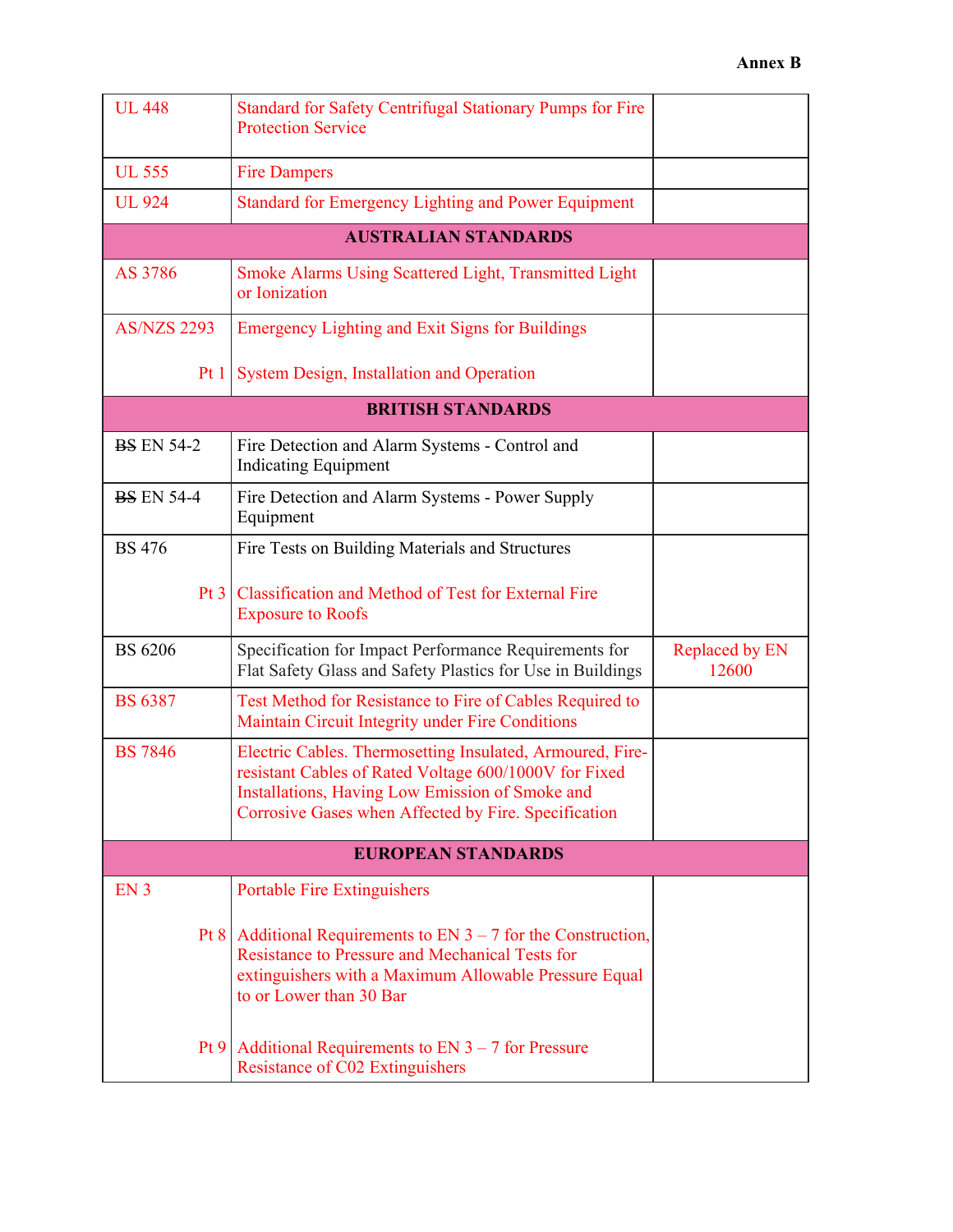| <b>EN 179</b>   | Building Hardware - Emergency Exit Devices Operated<br>by a Lever Handle or Push Pad                                                     |  |
|-----------------|------------------------------------------------------------------------------------------------------------------------------------------|--|
| <b>EN 520</b>   | Gypsum Plasterboards – Definitions, Requirements and<br><b>Test Methods</b>                                                              |  |
| <b>EN 1125</b>  | Building Hardware – Panic Exit Devices Operated by a<br><b>Horizontal Bar</b>                                                            |  |
| <b>EN 1154</b>  | Building Hardware – Controlled Door Closing Devices.                                                                                     |  |
| <b>EN 1155</b>  | Electrically Powered Hold Open Devices for Swing Doors                                                                                   |  |
| <b>EN 1158</b>  | Building Hardware - Door Coordinator Devices -<br><b>Requirements and Test Standards</b>                                                 |  |
| <b>EN 1303</b>  | Building Hardware - Cylinders for Locks                                                                                                  |  |
| <b>EN 1363</b>  | Fire Resistance Tests. General Requirements.                                                                                             |  |
| <b>EN 1364</b>  | Fire Resistance Test for Non-loadbearing Elements                                                                                        |  |
|                 | Pt $1$   Walls                                                                                                                           |  |
| <b>EN 1365</b>  | Fire Resistance Test for Loadbearing Elements. Floors and<br>Roofs                                                                       |  |
| <b>EN 1366</b>  | <b>Fire Resistance Test for Service Installations</b>                                                                                    |  |
| Pt1             | <b>Ventilation Ducts</b>                                                                                                                 |  |
| Pt <sub>3</sub> | <b>Penetration Seals</b>                                                                                                                 |  |
| Pt <sub>4</sub> | <b>Linear Joint Seals</b>                                                                                                                |  |
| Pt 8            | <b>Smoke Extraction Ducts</b>                                                                                                            |  |
|                 | <b>Pt 9 Single Compartment Smoke Extraction Ducts</b>                                                                                    |  |
| EN 1634-1       | Fire Resistance and Smoke Control Tests for Door and<br>Shutter Assemblies, Openable Windows and Elements of<br><b>Building Hardware</b> |  |
| Pt1             | Fire Resistance Test for Door and Shutter Assemblies and<br><b>Openable Window</b>                                                       |  |
| <b>EN 1751</b>  | Ventilation for Buildings - Air Terminal Devices -<br>Aerodynamic Testing of Damper and Valves                                           |  |
| <b>EN 1906</b>  | Building Hardware. Lever Handles and Knob Furniture.<br><b>Requirements and Test Method</b>                                              |  |
| <b>EN 1935</b>  | Building Hardware. Single-axis Hinges. Requirements and<br><b>Test Methods</b>                                                           |  |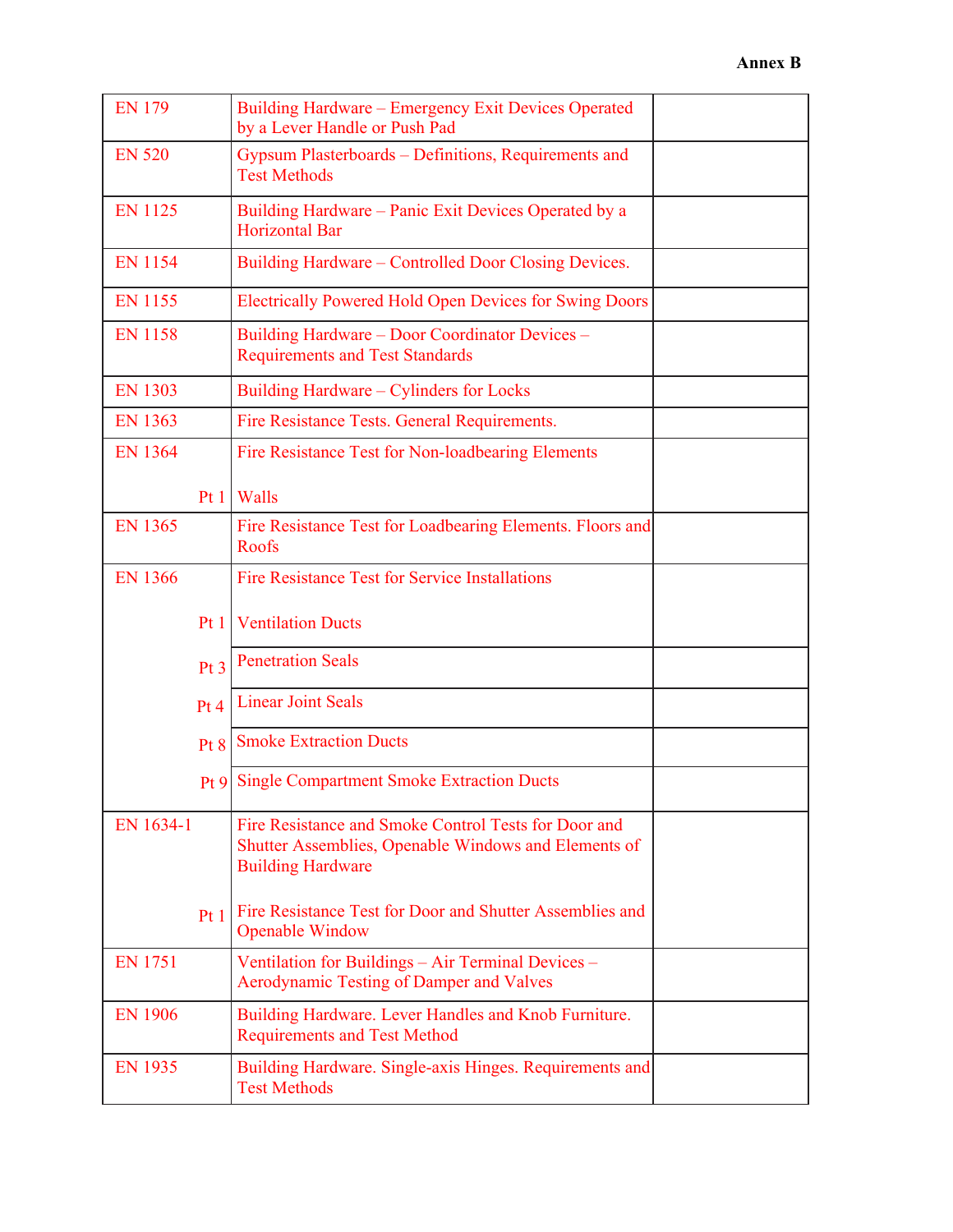| <b>EN 12051</b>    | Building Hardware. Door and Window Bolts.<br><b>Requirements and Test Methods</b>                                                                                             |
|--------------------|-------------------------------------------------------------------------------------------------------------------------------------------------------------------------------|
| <b>EN 12101</b>    | <b>Smoke and Heat Control Systems</b>                                                                                                                                         |
| Pt1                | <b>Specification for Smoke Barriers</b>                                                                                                                                       |
| <b>EN 12209</b>    | Building Hardware. Mechanically Operated Locks and<br>Locking plates. Requirements and Test Methods                                                                           |
| <b>EN 12600</b>    | Glass in Building. Pendulum Test. Impact Test Method<br>and Classification for Flat Glass                                                                                     |
| <b>EN 13501</b>    | Fire Classification of Construction Products and Building<br><b>Elements</b>                                                                                                  |
| Pt 5               | Classification Using Data from External Fire Exposure to<br><b>Roofs Tests</b>                                                                                                |
| <b>EN 14041</b>    | Resilient, Textile and Laminate Floor Coverings. Essential<br>Characteristics                                                                                                 |
| <b>EN 14064</b>    | Thermal Insulation Products for Buildings. IN-situ<br>Formed Loose-fill Mineral Wool (MW) Products.<br>Specifications for the Loose-fill Products Before<br><b>Insulation</b> |
| <b>EN 14604</b>    | <b>Smoke Alarm Devices</b>                                                                                                                                                    |
| <b>EN 14846</b>    | Building Hardware. Locks and Latches.<br>Electromechanically Operated Locks and Striking Plates.<br><b>Requirements and Test Methods</b>                                      |
| <b>EN 15684</b>    | Building Hardware - Mechatronic Cylinders -<br><b>Requirements and Test Methods</b>                                                                                           |
| EN 16623           | Paints and Varnishes. Reactive Coatings for Fire<br>Protection of Metallic Substrates. Definitions,<br>Requirements, Characteristics and Marking                              |
| EN 45545           | Railway Applications – Fire protection on Railway<br><b>Vehicles</b>                                                                                                          |
| Pt 2               | Requirements for Fire Behaviour of Materials and<br>Components                                                                                                                |
| <b>EN ISO 5659</b> | <b>Plastics - Smoke Generation</b>                                                                                                                                            |
| Pt 2               | Determination of Optical Density by a Single-chamber<br><b>Test</b>                                                                                                           |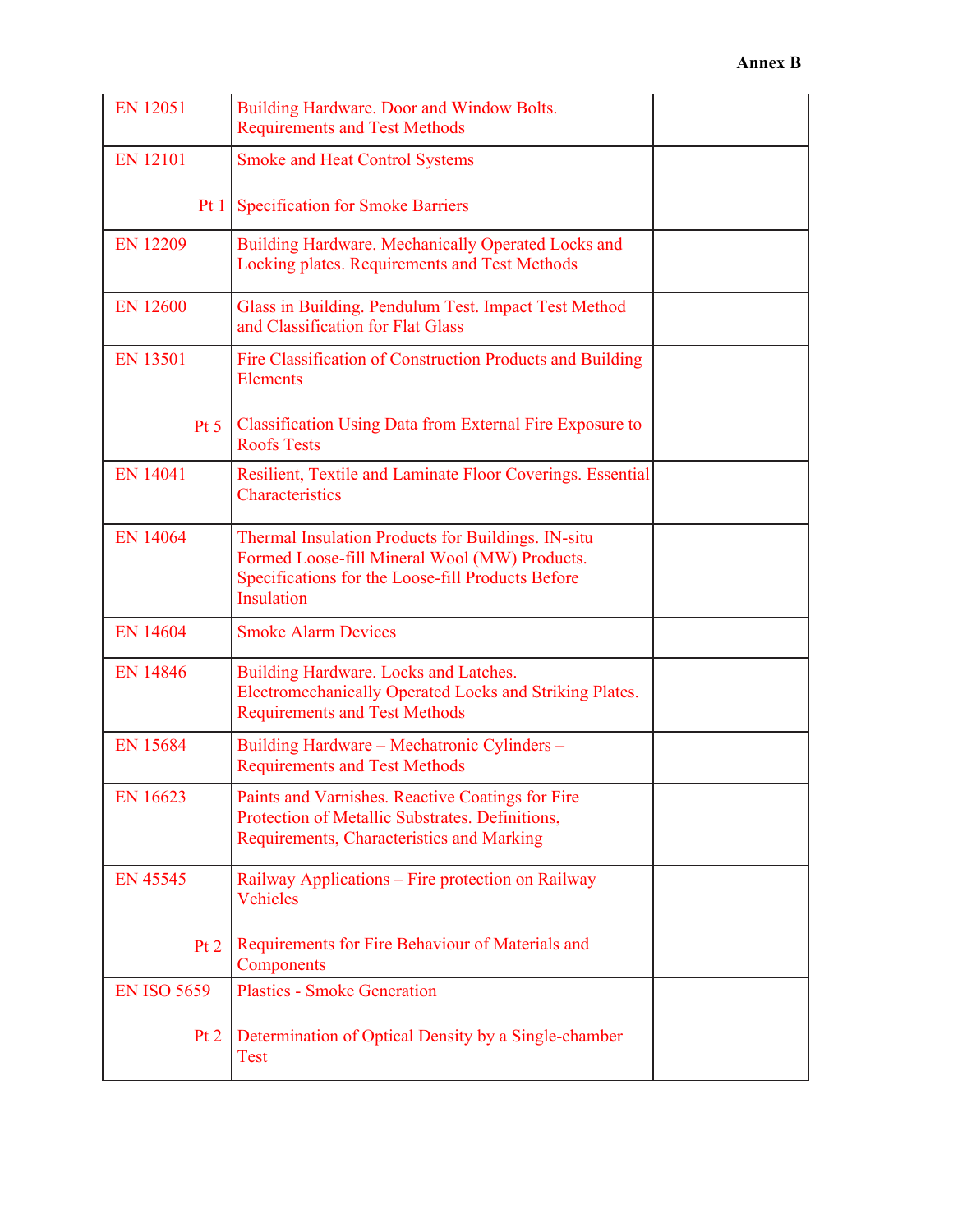| <b>IEC STANDARDS</b>                      |                                                                                                        |  |  |  |
|-------------------------------------------|--------------------------------------------------------------------------------------------------------|--|--|--|
|                                           | IEC 60598-2-22 Luminaries - Part 2-22: Particular Requirements -<br>Luminaries for Emergency Lighting. |  |  |  |
| <b>IEC 61730</b>                          | Photovoltaic (PV) Module for Safety Qualification                                                      |  |  |  |
|                                           | Pt 2   Requirements for Testing                                                                        |  |  |  |
|                                           | <b>ISO STANDARDS</b>                                                                                   |  |  |  |
| <b>ISO 834</b>                            | Fire Resistance Test-elements of Building Construction                                                 |  |  |  |
|                                           | <b>Pt 1 General Requirements</b>                                                                       |  |  |  |
| Pt 5                                      | Specific Requirements for Loadbearing Horizontal<br><b>Separating Elements.</b>                        |  |  |  |
| Pt 7                                      | <b>Specific Requirements for Columns</b>                                                               |  |  |  |
| Pt 8                                      | Specific Requirements for Non-loadbearing Vertical<br><b>Separating Elements</b>                       |  |  |  |
| Pt9                                       | Specific Requirements for Non-loadbearing Ceiling<br><b>Elements</b>                                   |  |  |  |
| <b>ISO 30061</b>                          | <b>Emergency Lighting</b>                                                                              |  |  |  |
| <b>ISO 3864</b>                           | <b>Graphical Symbols - Safety Colours and Safety Signs</b>                                             |  |  |  |
| Pt1                                       | Design Principles for Safety Signs and Safety Markings                                                 |  |  |  |
| Pt 2                                      | Design Principles for Product Safety Labels                                                            |  |  |  |
| Pt3                                       | Design Principles for Graphical Symbols for Use in Safety<br><b>Signs</b>                              |  |  |  |
| <b>ISO 5167</b>                           | Measurement of Fluid Flow by Means of Differential<br><b>Pressure Devices</b>                          |  |  |  |
| <b>ISO 7010</b>                           | Graphical Symbols - Safety Colours and Safety Signs -<br><b>Registered Safety Signs</b>                |  |  |  |
| <b>ISO 7244</b>                           | Air Distribution and Air Diffusion - Aerodynamic Testing<br>of Dampers and Valves                      |  |  |  |
| <b>FACTORY MUTUAL RESEARCH COPORATION</b> |                                                                                                        |  |  |  |
| FM 1311                                   | Centrifugal Fire Pumps Spilt-close Type (Axial or Radial)                                              |  |  |  |
| <b>FM 1319</b>                            | Centrifugal Fire Pumps (Horizontal, END Suction Type)                                                  |  |  |  |

Note: SCDF shall not be held responsible for the accuracy of the standard titles shown in *Table 1.2A*.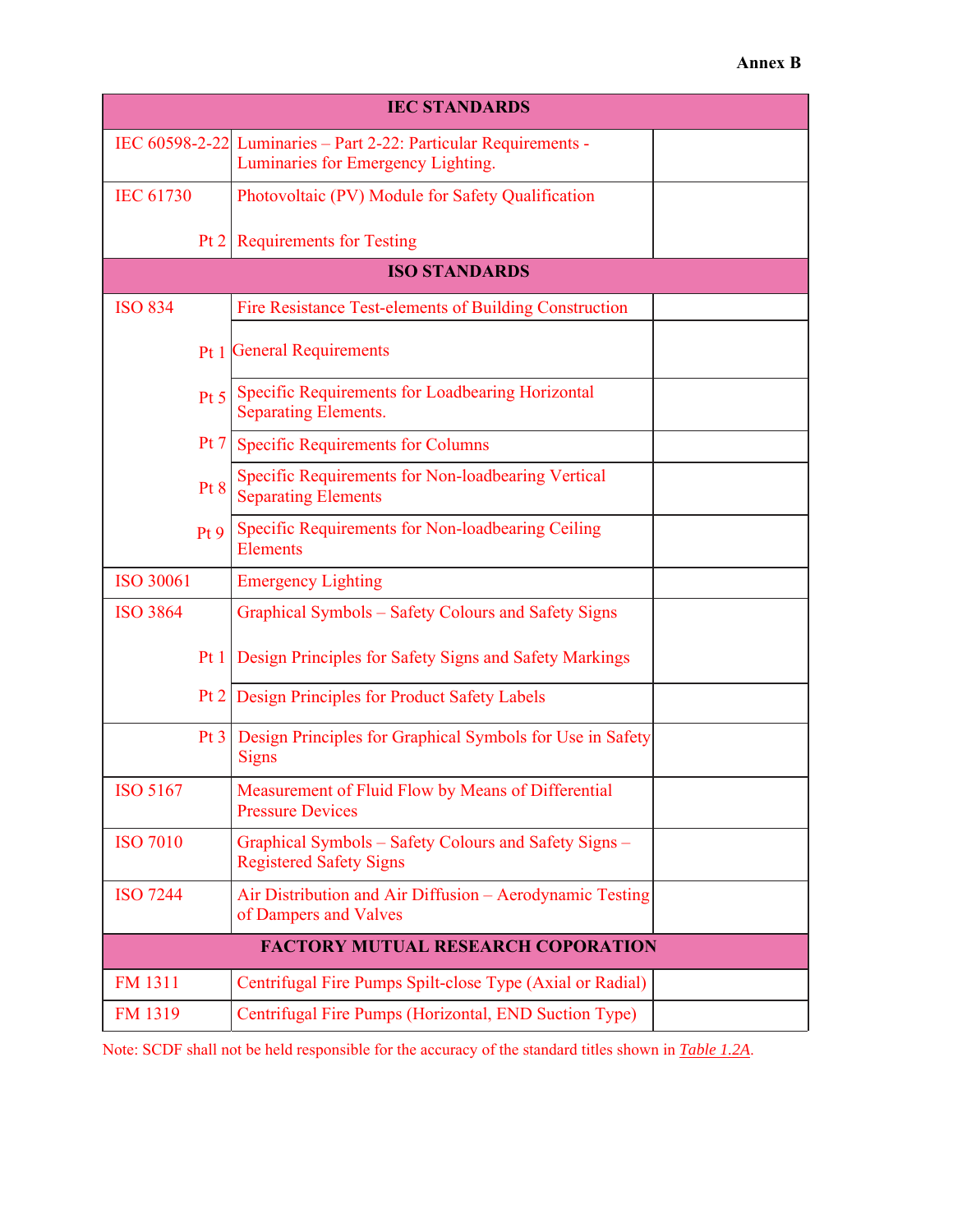| <b>TABLE 4.4A : WATER SUPPLY &amp; STORAGE</b><br><b>REQUIREMENTS FOR PRIVATE FIRE HYDRANT</b> |                                             |                                      |                                         |                                                        |
|------------------------------------------------------------------------------------------------|---------------------------------------------|--------------------------------------|-----------------------------------------|--------------------------------------------------------|
| Purpose Group                                                                                  | Accessible Floor Area*<br>(m <sup>2</sup> ) | Minimum<br><b>Flow Rate</b><br>(L/s) | Minimum<br>Running<br>Pressure<br>(bar) | Minimum Water<br>Supply and Storage<br>Duration (mins) |
| PG I & II                                                                                      |                                             | 27                                   | $\overline{2}$                          | 45                                                     |
|                                                                                                | $\leq 1000$                                 | 38                                   | $\overline{2}$                          | 45                                                     |
| PG III, IV, V $&$                                                                              | $> 1000$ and $\leq 5000$                    | 57                                   |                                         |                                                        |
| VII                                                                                            | $>5000$ and $\leq10000$                     | 76                                   |                                         |                                                        |
|                                                                                                | >10000                                      | 95                                   |                                         |                                                        |
|                                                                                                | $\leq 500$                                  | 38                                   | $\overline{2}$                          | 90                                                     |
|                                                                                                | $> 500$ and $\leq 5000$                     | 57                                   |                                         |                                                        |
|                                                                                                | $>$ 5000 and $\leq$ 10000                   | 76                                   |                                         |                                                        |
| PG VI & VIII                                                                                   | $> 10000$ and $\leq 15000$                  | 95                                   |                                         |                                                        |
|                                                                                                | $> 15000$ and $\leq 20000$                  | 114                                  |                                         |                                                        |
|                                                                                                | > 20000                                     | 133                                  |                                         |                                                        |
| Covered car park<br>not within PG VI<br>& VIII buildings $+$                                   | <b>NL</b>                                   | 38                                   | $\overline{2}$                          | 45                                                     |
| Note:                                                                                          |                                             |                                      |                                         |                                                        |

 $NL =$  No limit.

\* = Based on the Accessible Floor Area (AFA) of the largest compartment in the building

+ = This requirement is only applicable to car parking facilities within PG II, III, IV, V & VII buildings, either as a standalone multi-storey car park or within a building (above ground or below ground). The hydrant requirements for the remaining parts of the buildings shall comply with *Cl.4.4.2a.*, *Cl.4.4.2b*. and *Cl.4.4.2c.*.